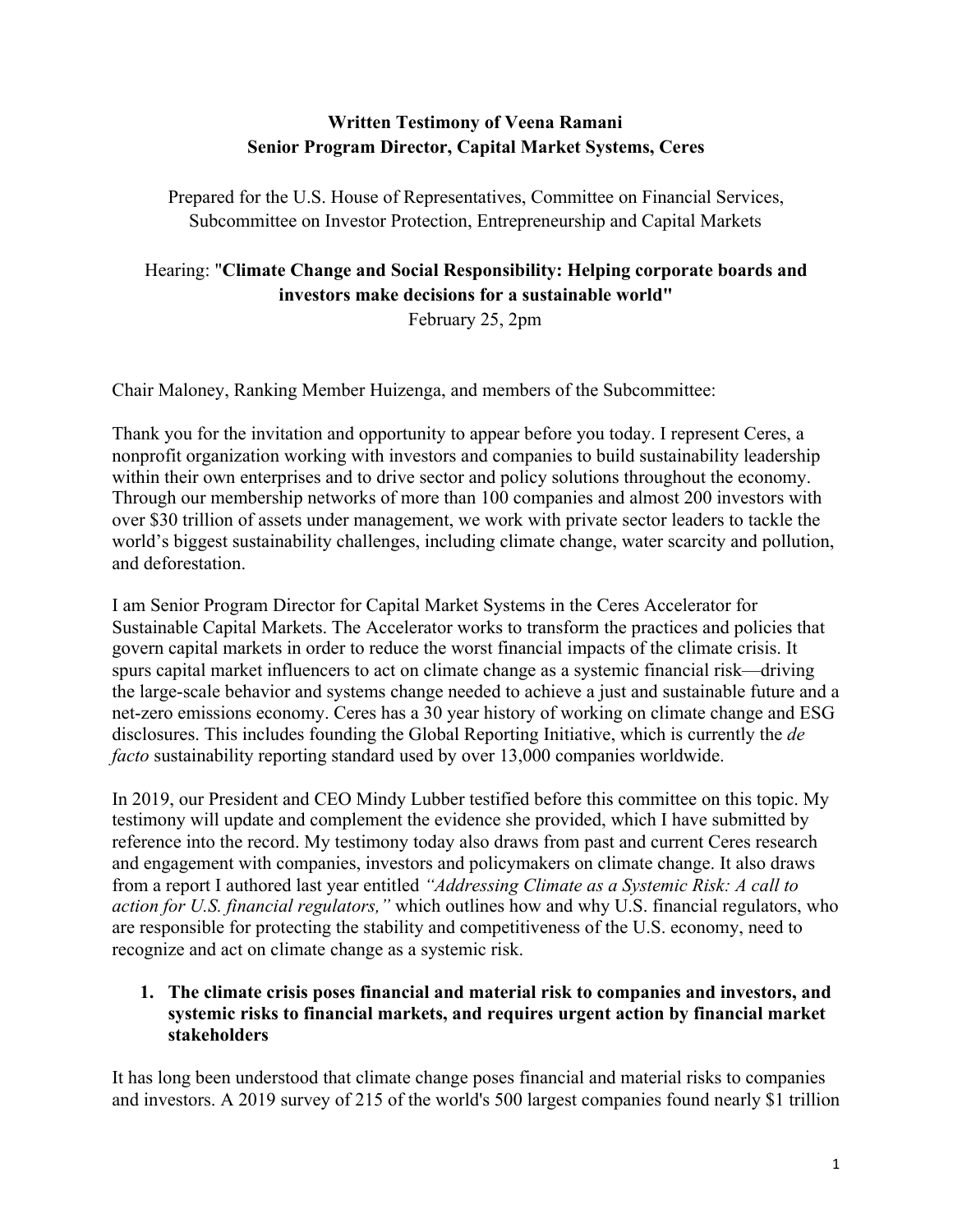in reported financial risk from climate change.<sup>1</sup> Some 15% of companies in the S&P 500 Index between April 2017 and April 2018 disclosed that weather events, including drought, cold snaps and excessive rainfall, had hurt their earnings.<sup>2</sup> Investors consider the nature of the risk faced by companies to be so significant that they identified climate change as being material for 72 out of 79 industry sectors.<sup>3</sup>

The latest understanding of climate change risks is that they are so significant that they pose systemic risks to financial markets writ large. Systemic risks have the potential to destabilize capital markets and lead to serious negative consequences for financial institutions and the broader economy.<sup>4</sup> The major risks that climate change poses to financial markets and stakeholders include physical risks to real assets due to climate-fueled weather events, and transition risks posed by regulatory, technology and litigation changes during the shift to a low-carbon economy. These risks, which are significant in themselves, are also expected to combine in unexpected ways, with serious, disruptive consequences on asset valuations, global financial markets and global economic stability.<sup>5</sup>

Despite the expected long-term consequences of climate change, we are already seeing the devastating impact of these risks, reinforcing the need for urgent action by regulators and stakeholders. Over the past year, California experienced its worst wildfire season on record, as over four million acres burned, double the previous 2018 record, leading to \$150 billion in damages.<sup>6</sup> Texas, Florida and other Southeast states were pummeled by the busiest hurricane season on record, with 30 named storms and a dozen landfall storms.<sup>7</sup> Overall, the country endured an unprecedented 22 billion dollar disasters in 2020, shattering the previous record of 16 in 2011 and 2017.<sup>8</sup> Overall damages totaled \$95 billion, nearly double the amount in 2019.<sup>9</sup>

<https://www.spglobal.com/marketintelligence/en/news-insights/trending/avfetg78cpo7nr0qpfayiw2> 3 "Climate Risk - Technical Bulletin," *Sustainability Accounting Standards Board*, last modified October 1, 2016, <https://www.sasb.org/knowledge-hub/climate-risk-technical-bulletin/>

<sup>1</sup> "Major risk or rosy opportunity: Are companies ready for climate change?" *CDP,* accessed February 2021,

[https://www.cdp.net/en/research/global-reports/global-climate-change-report-2018/climate-report-risks-an](https://www.cdp.net/en/research/global-reports/global-climate-change-report-2018/climate-report-risks-and-opportunities) [d-opportunities](https://www.cdp.net/en/research/global-reports/global-climate-change-report-2018/climate-report-risks-and-opportunities)

<sup>2</sup> Esther Whieldon, "Weather hurt earnings of 15% of S&P 500 companies, disclosures show," *S&P Global - Market Intelligence*, last modified June 12, 2018,

<sup>4</sup> "Guidance to Assess the Systemic Importance of Financial Institutions, Markets and Instruments: Initial Considerations."

*International Monetary Fund, Bank for International Settlements, and the Secretariat of the Financial Stability*

*Board*, accessed December 2019, <https://www.imf.org/external/np/g20/pdf/100109.pdf#page=4>

<sup>5</sup> Veena Ramani, "Addressing Climate as a Systemic Risk: A call to action for U.S. financial regulators," *Ceres*, last modified June 1, 2020,

<https://www.ceres.org/resources/reports/addressing-climate-systemic-risk>

<sup>6</sup> Priya Krishnakumar and Swetha Kannan, "The worst fire season ever. Again." *Los Angeles Times,* September 15, 2020, <https://www.latimes.com/projects/california-fires-damage-climate-change-analysis/> 7 "30 named storms: Record hurricane season comes to a close," *Associated Press*, November 30, 2020,

<https://apnews.com/article/storms-hurricanes-united-states-3f03614af9a1dc5ca5f13bf394f47a28> <sup>8</sup> "Record number of billion-dollar disasters struck U.S. in 2020: Nation saw its 5th-warmest year on

record," *National Oceanic and Atmospheric Administration*, last modified January 8, 2021, <https://www.noaa.gov/stories/record-number-of-billion-dollar-disasters-struck-us-in-2020>

<sup>9</sup>Adam Smith, "2020 U.S. billion-dollar weather and climate disasters in historical context," *Beyond the Data* (blog), *NOAA Climate.gov*, January 8, 2021,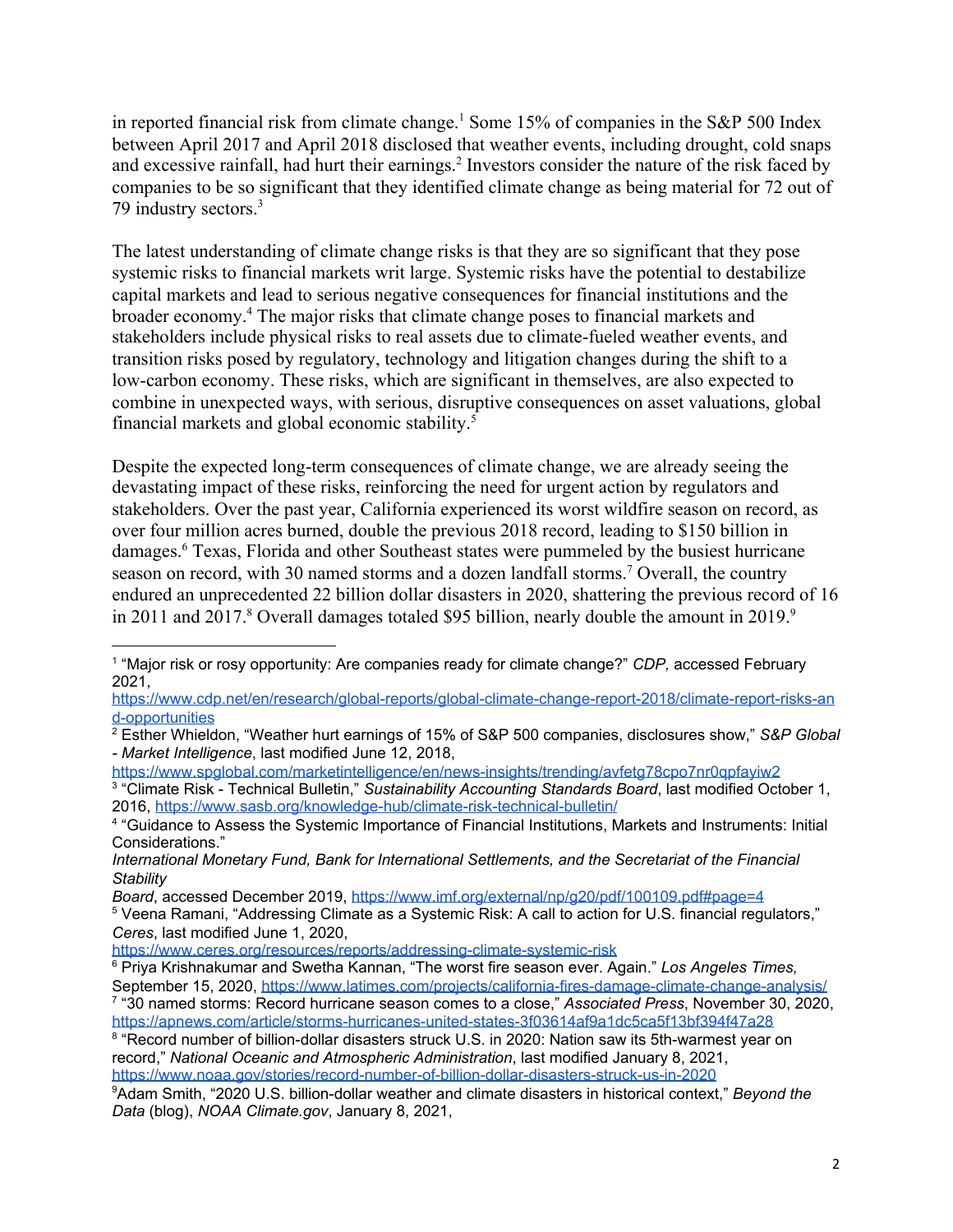This year's February winter storm has already broken records and demonstrated the systemic risks that can emerge from physical climate impacts. The storm delayed distribution of 6 million coronavirus vaccine doses and delayed vaccinations across all 50 states, obstructing the defeat of the virus and national economic recovery.<sup>10</sup> Initial estimates of storm damage and economic losses in Texas alone are between \$45 and \$50 billion when factoring in job and wage losses, infrastructure damage, auxiliary business losses, medical expenses and closures.<sup>11</sup> Texas insurance claims for damages from the storm are estimated at \$18 billion, which according to the Wall Street Journal would "end up on the top-10 list of costliest natural catastrophes in the U.S., as measured by losses to property insurers."<sup>12</sup>

Extreme weather events are now becoming commonplace, and the risks are projected to get even worse. A December 2020 report by Four Twenty Seven, a data firm that assesses climate risks for financial markets, paints a sobering picture of what lies ahead.<sup>13</sup> It forecasts that by 2040, the United States will be the third most exposed country to climate risks, behind China and the Philippines.

The transition to a net-zero future is already taking place. One in three Americans already lives in places targeting 100% clean energy.<sup>14</sup> California, the world's fifth largest economy, already gets two- thirds of its electricity from renewables such as wind and solar.<sup>15</sup> During the summer of 2020, 15 states pledged to work collectively to decarbonize commercial vehicles by 2030.<sup>16</sup>

[https://www.climate.gov/news-features/blogs/beyond-data/2020-us-billion-dollar-weather-and-climate-disa](https://www.climate.gov/news-features/blogs/beyond-data/2020-us-billion-dollar-weather-and-climate-disasters-historical) [sters-historical](https://www.climate.gov/news-features/blogs/beyond-data/2020-us-billion-dollar-weather-and-climate-disasters-historical)

<sup>&</sup>lt;sup>10</sup> Washington Post, "Winter storms delay distribution of 6 million coronavirus vaccine doses", February 19, 2021,

[https://www.washingtonpost.com/health/2021/02/19/vaccines-delayed-winter-storm/?itid=lk\\_inline\\_manua](https://www.washingtonpost.com/health/2021/02/19/vaccines-delayed-winter-storm/?itid=lk_inline_manual_7)  $\vert$  7

 $\overline{11}$  AccuWeather, "AccuWeather estimates economic impact of winter storms to approach \$50 billion," February 17, 2021

[http://www.accuweather.com/en/winter-weather/accuweather-estimates-economic-impact-of-winter-storm](http://www.accuweather.com/en/winter-weather/accuweather-estimates-economic-impact-of-winter-storms/902563) [s/902563](http://www.accuweather.com/en/winter-weather/accuweather-estimates-economic-impact-of-winter-storms/902563)

<sup>&</sup>lt;sup>12</sup> Leslie Scism, "Winter Freeze Damage Expected to Hit \$18 Billion From Burst Pipes, Collapsed Roofs," *Wall Street Journal,* February 19,

<sup>2021</sup>[,https://www.wsj.com/articles/winter-freeze-damage-expected-to-hit-18-billion-from-burst-pipes-colla](https://www.wsj.com/articles/winter-freeze-damage-expected-to-hit-18-billion-from-burst-pipes-collapse-roofs-11613757414) [pse-roofs-11613757414](https://www.wsj.com/articles/winter-freeze-damage-expected-to-hit-18-billion-from-burst-pipes-collapse-roofs-11613757414)

<sup>13</sup> "Measuring What Matters: A New Approach to Assessing Sovereign Climate Risk," *Four Twenty Seven,* December 2020,

[http://427mt.com/wp-content/uploads/2020/12/Measuring-What-Matters-Sovereign-Climate-Risk-427\\_12.](http://427mt.com/wp-content/uploads/2020/12/Measuring-What-Matters-Sovereign-Climate-Risk-427_12.2020.pdf) [2020.pdf](http://427mt.com/wp-content/uploads/2020/12/Measuring-What-Matters-Sovereign-Climate-Risk-427_12.2020.pdf)

<sup>14</sup> "Race to 100% Clean," *National Resources Defense Council*, last modified December 2, 2020, [https://www.nrdc.org/resources/race-100-clean#:~:text=U.S.%20states%2C%20municipalities%2C%20uti](https://www.nrdc.org/resources/race-100-clean#:~:text=U.S.%20states%2C%20municipalities%2C%20utilities%2C,to%20100%20percent%20clean%20electricity) [lities%2C,to%20100%20percent%20clean%20electricity](https://www.nrdc.org/resources/race-100-clean#:~:text=U.S.%20states%2C%20municipalities%2C%20utilities%2C,to%20100%20percent%20clean%20electricity)

<sup>&</sup>lt;sup>15</sup> "New data shows nearly two-thirds of California's electricity came from carbon-free sources in 2019," *California Energy Commission*, accessed February 2021,

[https://www.energy.ca.gov/news/2020-07/new-data-shows-nearly-two-thirds-californias-electricity-came-c](https://www.energy.ca.gov/news/2020-07/new-data-shows-nearly-two-thirds-californias-electricity-came-carbon-free) [arbon-free](https://www.energy.ca.gov/news/2020-07/new-data-shows-nearly-two-thirds-californias-electricity-came-carbon-free)

<sup>&</sup>lt;sup>16</sup> "Businesses Applaud Largest Multi-State Effort to Expedite Decarbonization of Medium- and Heavy-Duty Vehicles," *Ceres*, July 14, 2020,

[https://www.ceres.org/news-center/press-releases/businesses-applaud-largest-multi-state-effort-expedite](https://www.ceres.org/news-center/press-releases/businesses-applaud-largest-multi-state-effort-expedite-decarbonization)[decarbonization](https://www.ceres.org/news-center/press-releases/businesses-applaud-largest-multi-state-effort-expedite-decarbonization)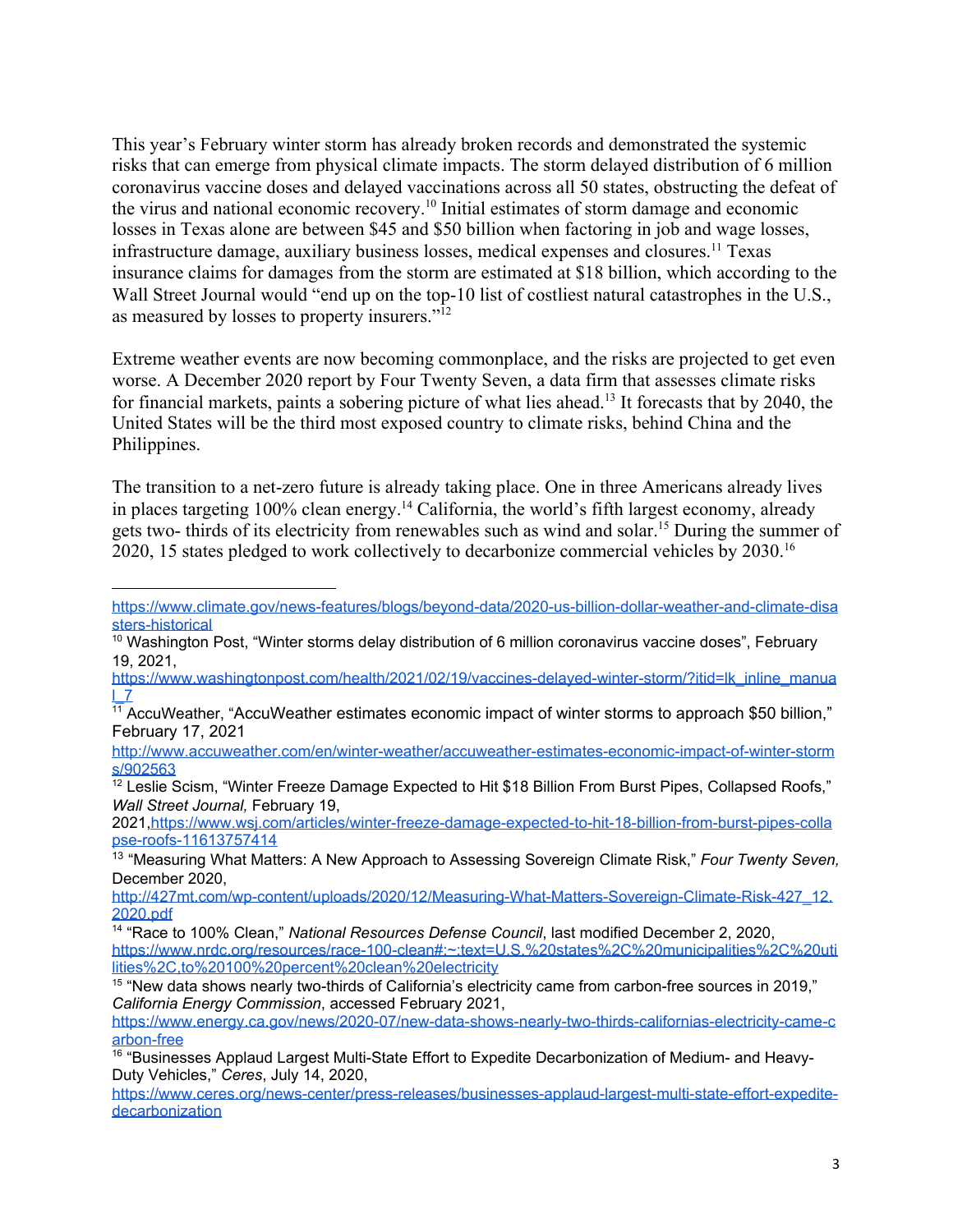Investments in new energy (electricity capacity in renewables) has outpaced investments in fossil fuel-based capacity for some years and, even during the pandemic, renewables contracted significantly less. <sup>17 18</sup>

The transition trends noted above are leading to successes and failures. Industries that have significant exposure to climate change risks are already facing significant losses, and these losses are projected to become worse. ExxonMobil, BP, Royal Dutch Shell and other oil and gas firms all announced major write-downs in 2020, in part due to the economic slowdown on account of the pandemic.<sup>19</sup> While climate-tilted indexes and stocks outperformed in 2020, oil and gas oriented funds dropped by 50%.<sup>20</sup> The weightage of energy stocks has dropped to a mere 2.3% of the benchmark S&P 500 from 16% as recently as 12 years ago.<sup>21</sup> One-third of the current value of large oil and gas companies is projected to be lost if governments more aggressively attempt to limit average temperature rise to 1.5 degrees Celsius, as called for under the Paris Climate Agreement. Even under a more benign 2-degree scenario, energy producers would have to write off over half of their fossil fuel reserves.<sup>22</sup>

Corporate exposure to climate change risk ripples throughout the financial system. We found in a 2020 Ceres Accelerator report, *Financing a Net-Zero Economy: Measuring and Addressing Climate Risk for Banks,* that more than half of syndicated loans by major U.S. banks carry significant transition risk due to their loan clients' lack of preparation for a carbon-constrained world $^{23}$ 

Indeed, after a comprehensive review of such climate risks, the Commodity Futures Trading Commission's (CFTC) Climate-Related Market Risk Subcommittee declared in its seminal 2020 report, *Managing Climate Risk in the U.S. Financial System*:

<sup>17</sup> "Renewables Account for Almost Three Quarters of New Capacity in 2019," *International Renewable Energy Agency*, accessed February 2021,

[https://www.irena.org/newsroom/pressreleases/2020/Apr/Renewables-Account-for-Almost-Three-Quarter](https://www.irena.org/newsroom/pressreleases/2020/Apr/Renewables-Account-for-Almost-Three-Quarters-of-New-Capacity-in-2019) [s-of-New-Capacity-in-2019](https://www.irena.org/newsroom/pressreleases/2020/Apr/Renewables-Account-for-Almost-Three-Quarters-of-New-Capacity-in-2019)

<sup>18</sup> "World Energy Investment 2020," *International Energy Agency,* May 2020, <https://www.iea.org/reports/world-energy-investment-2020/key-findings>

<sup>19</sup> James Herron, "Total Takes \$8 Billion Writedown on Carbon-Heavy Oil Assets," *Bloomberg Green*, last modified July 29, 2020,

[https://www.bloomberg.com/news/articles/2020-07-29/total-takes-8-1-billion-writedown-as-pandemic-deva](https://www.bloomberg.com/news/articles/2020-07-29/total-takes-8-1-billion-writedown-as-pandemic-devalues-oil-gas) [lues-oil-gas](https://www.bloomberg.com/news/articles/2020-07-29/total-takes-8-1-billion-writedown-as-pandemic-devalues-oil-gas)

<sup>&</sup>lt;sup>20</sup> Tsvetana Paraskova, "Energy Stocks Are Now The Worst-Ever Performers in Market History," *Baystreet*, accessed February 2021,

[https://www.baystreet.ca/commodities/4310/Energy-Stocks-Are-Now-The-Worst-Ever-Performers-In-Mark](https://www.baystreet.ca/commodities/4310/Energy-Stocks-Are-Now-The-Worst-Ever-Performers-In-Market-History) [et-History](https://www.baystreet.ca/commodities/4310/Energy-Stocks-Are-Now-The-Worst-Ever-Performers-In-Market-History)

<sup>21</sup> Tim Buckley and Saurabh Trivedi, "From Zero To 50: Global Finance Is Fleeing Oil and Gas," *Institute for Energy Economics and Financial Analysis*, October 2020,

[https://ieefa.org/wp-content/uploads/2020/10/From-Zero-to-50-Global-Finance-is-Fleeing-Oil-and-Gas\\_Oc](https://ieefa.org/wp-content/uploads/2020/10/From-Zero-to-50-Global-Finance-is-Fleeing-Oil-and-Gas_October-2020.pdf) [tober-2020.pdf](https://ieefa.org/wp-content/uploads/2020/10/From-Zero-to-50-Global-Finance-is-Fleeing-Oil-and-Gas_October-2020.pdf)

<sup>22</sup> Alan Livsey, "Lex in depth: the \$900bn cost of 'stranded energy assets," *Financial Times,* February 4, 2020, <https://www.ft.com/content/95efca74-4299-11ea-a43a-c4b328d9061c>

<sup>&</sup>lt;sup>23</sup> Blair Bateson and Dan Saccardi, "Financing a Net-Zero Economy: Measuring and Addressing Climate Risk for Banks," *Ceres*, October 19, 2020,

[https://www.ceres.org/resources/reports/financing-net-zero-economy-measuring-and-addressing-climate-r](https://www.ceres.org/resources/reports/financing-net-zero-economy-measuring-and-addressing-climate-risk-banks) [isk-banks](https://www.ceres.org/resources/reports/financing-net-zero-economy-measuring-and-addressing-climate-risk-banks)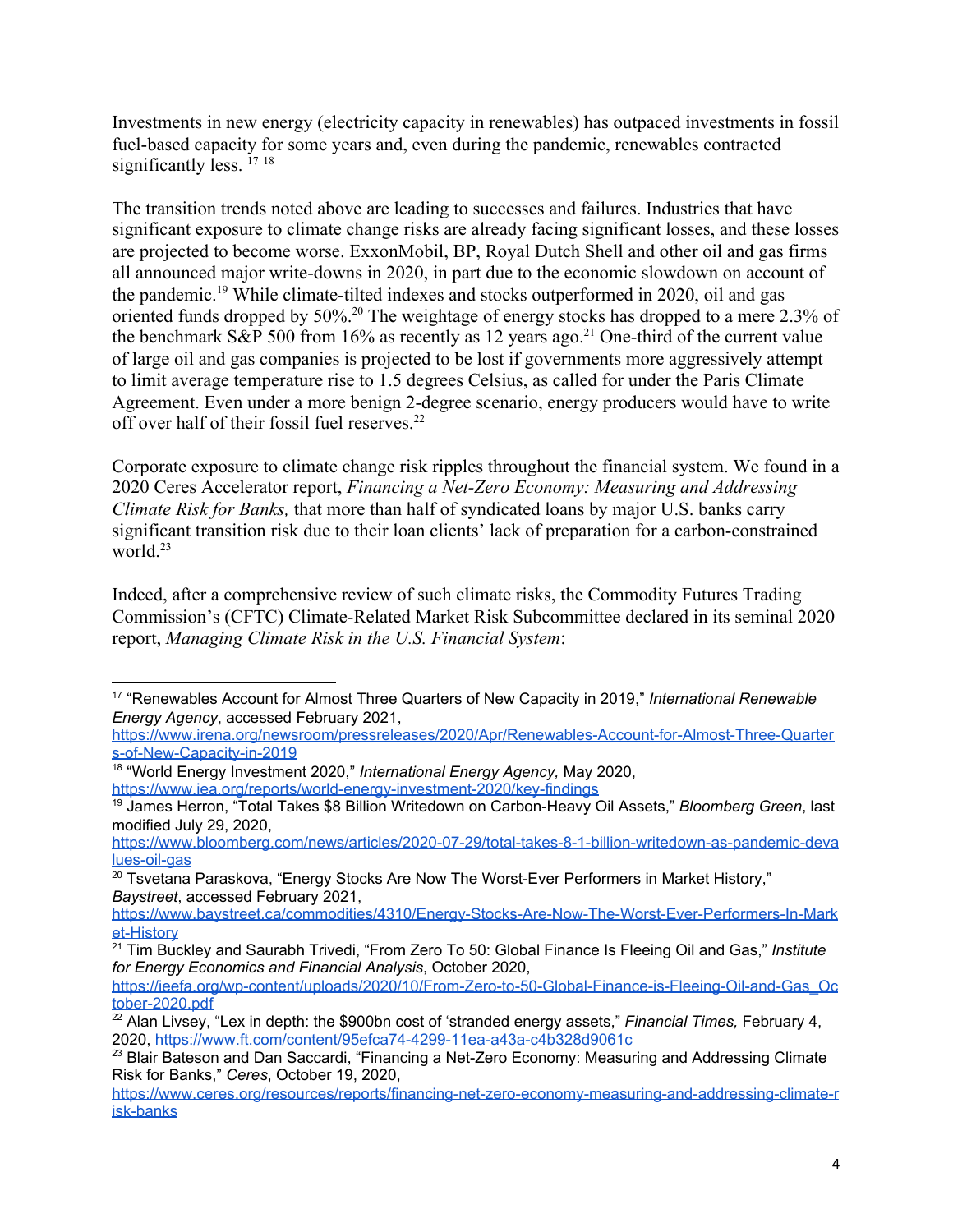"A central finding of this report is that **climate change could pose systemic risks to the U.S. financial system**. Climate change is expected to affect multiple sectors, geographies, and assets in the United States, sometimes simultaneously and within a relatively short timeframe." (emphasis added).<sup>24</sup>

#### **2. Structural racism has worsened climate impacts on vulnerable communities**

The last nine months also laid bare how the issues of climate change, public health, and racial inequality do not exist in silos, but are deeply interconnected and, in turn, affect financial markets and broader economic well-being. Centuries of institutionalized racism has led to dramatic wealth inequality and contributed to long standing health, educational and social inequities.<sup>25</sup>

Looking at climate change from the perspective of public health and racial inequality, the 4th National Climate Assessment published in 2018 found that "the health impacts of climate change are not felt equally, and some populations are at higher risk than others. Low-income communities and some communities of color are often already overburdened with poor environmental conditions and are disproportionately affected by, and less resilient to, the health impacts of climate change."<sup>26</sup><sup>27</sup> For instance, numerous studies have shown that high polluting power plants and refineries are more often sited closer to Black communities than white communities, in part because of historic redlining practices.<sup>28</sup> This has resulted in poor air quality and adverse health impacts.<sup>29 30</sup> An analysis of 108 U.S. cities found that poor urban neighborhoods are disproportionately hotter than wealthier urban neighborhoods, in some cases

<sup>24</sup> "Managing Climate Risk in the U.S. Financial System," *U.S. Commodity Futures Trading Commission*, September 2020,

[https://www.cftc.gov/sites/default/files/2020-09/9-9-20%20Report%20of%20the%20Subcommittee%20on](https://www.cftc.gov/sites/default/files/2020-09/9-9-20%20Report%20of%20the%20Subcommittee%20on%20Climate-Related%20Market%20Risk%20-%20Managing%20Climate%20Risk%20in%20the%20U.S.%20Financial%20System%20for%20posting.pdf) [%20Climate-Related%20Market%20Risk%20-%20Managing%20Climate%20Risk%20in%20the%20U.S.](https://www.cftc.gov/sites/default/files/2020-09/9-9-20%20Report%20of%20the%20Subcommittee%20on%20Climate-Related%20Market%20Risk%20-%20Managing%20Climate%20Risk%20in%20the%20U.S.%20Financial%20System%20for%20posting.pdf) [%20Financial%20System%20for%20posting.pdf](https://www.cftc.gov/sites/default/files/2020-09/9-9-20%20Report%20of%20the%20Subcommittee%20on%20Climate-Related%20Market%20Risk%20-%20Managing%20Climate%20Risk%20in%20the%20U.S.%20Financial%20System%20for%20posting.pdf)

<sup>25</sup> Kriston McIntosh, et al., "Examining the Black-white wealth gap," *The Brookings Institution*, February 27, 2020, <https://www.brookings.edu/blog/up-front/2020/02/27/examining-the-black-white-wealth-gap/>

<sup>26</sup> "Exposure and Resilience Vary Across Populations and Communities," *Fourth National Climate Assessment,* accessed February 2021, <https://nca2018.globalchange.gov/chapter/14/#>

 $27$  The cumulative impacts of these economic, social, environmental and racial disparities are having powerful financial impacts. A Citi report released last fall estimates that the country's aggregate economic output since 2000 would have been \$16 trillion higher if racial gaps had been closed. The researchers estimate that economic activity could be \$5 trillion higher over the next five years if equal opportunities are achieved.

<sup>&</sup>quot;Closing the Racial Inequality Gaps: The Economic Cost of Black Inequality in the U.S." *Citi*, September 2020,

[https://ir.citi.com/%2FPRxPvgNWu319AU1ajGf%2BsKbjJjBJSaTOSdw2DF4xynPwFB8a2jV1FaA3Idy7vY](https://ir.citi.com/%2FPRxPvgNWu319AU1ajGf%2BsKbjJjBJSaTOSdw2DF4xynPwFB8a2jV1FaA3Idy7vY59bOtN2lxVQM%3D) [59bOtN2lxVQM%3D](https://ir.citi.com/%2FPRxPvgNWu319AU1ajGf%2BsKbjJjBJSaTOSdw2DF4xynPwFB8a2jV1FaA3Idy7vY59bOtN2lxVQM%3D)

<sup>&</sup>lt;sup>28</sup> Daniel Cusick, "Past Racist 'Redlining' Practices Increased Climate Burden on Minority Neighborhoods," *Scientific American*, January 21, 2020,

[https://www.scientificamerican.com/article/past-racist-redlining-practices-increased-climate-burden-on-mi](https://www.scientificamerican.com/article/past-racist-redlining-practices-increased-climate-burden-on-minority-neighborhoods/) [nority-neighborhoods/](https://www.scientificamerican.com/article/past-racist-redlining-practices-increased-climate-burden-on-minority-neighborhoods/)

<sup>&</sup>lt;sup>29</sup> Adam Benson, et al., "Disparities in Distribution of Particulate Matter Emission Sources by Race and Poverty Status," *American Journal of Public Health* 108, no.4 (April, 2018): 480-485, <https://ajph.aphapublications.org/doi/abs/10.2105/AJPH.2017.304297>

<sup>30</sup> "Disparities in the Impact of Air Pollution," *American Lung Association*, accessed February 2021, <https://www.lung.org/clean-air/outdoors/who-is-at-risk/disparities>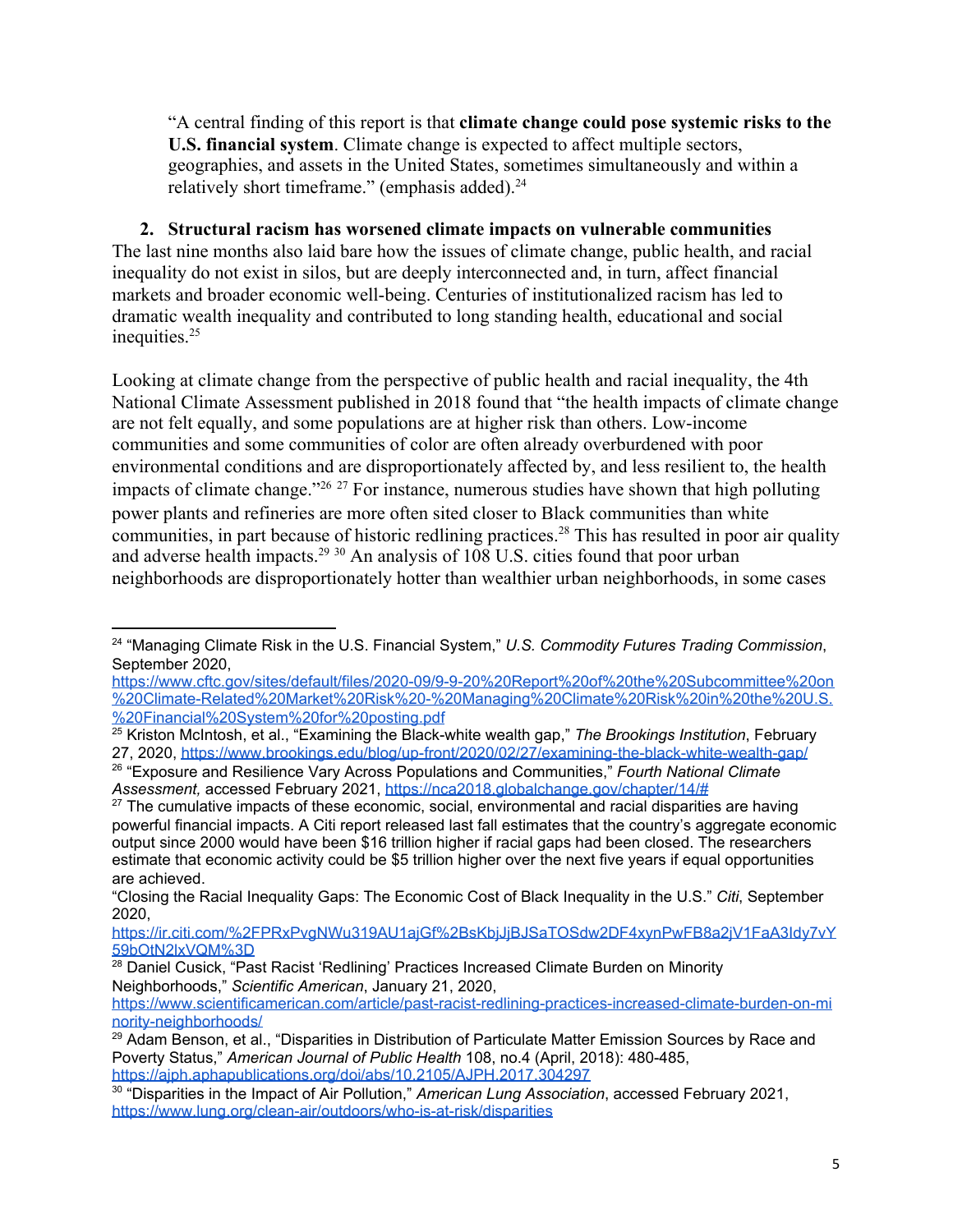by nearly 13 degrees.<sup>31</sup> Extreme heat is considered one of the most serious threats to human health in urban areas.

The latest wave of devastating hurricanes, wildfires and other extreme weather events exposed all of these disparities. Back-to-back hurricanes in Lake Charles, Louisiana, a city where half the population is Black, left tens of thousands without power and water amid suffocating heat and humidity.<sup>32</sup> California's record wildfires caused poor air quality for everyone, but African Americans, who are more likely to have asthma, suffered more.<sup>33</sup> They also have fewer options for travel and for working from home to escape poor air quality. Last summer's record high temperatures in Arizona, including 110 degree temperatures on 52 days, sparked another record year of heat deaths, with many of the victims being individuals who are homeless or migrants crossing the border.<sup>34 35</sup>

## **3. Investors and companies are taking action to meet the financial and material risks of climate change**

Investors have long recognized the risks that climate change pose to their portfolios and are integrating this issue into their investment analysis and decision-making. A November 2020 study of U.S. sustainable investing trends found that "climate change remains the most important specific ESG issue considered by money managers in asset weighted terms," affecting \$4.2 trillion in assets, up  $39\%$  from  $2018$ .<sup>36</sup>

But beyond including climate risk in their financial calculus, investors are actively engaging with their portfolio companies to take action on climate change. Nearly 550 investors with \$52 trillion in assets under management are members of the Climate Action 100+ initiative, which is working to get the world's largest greenhouse gas emitting companies to transition to net-zero business strategies. Members include, for example, Blackrock, JP Morgan Asset Management and PIMCO.<sup>37</sup> Investors filed over 140 shareholder proposals on the issue of climate change during the 2020 proxy season, garnering higher levels of support than during the previous

<https://www.washingtonpost.com/weather/2020/09/01/phoenix-hottest-summer/>

37 "Climate Action 100+," *Ceres*, accessed February 2020 <https://www.ceres.org/initiatives/climate-action-100>

<sup>&</sup>lt;sup>31</sup> Jeremy Hoffman, Nicholas Pendleton, and Vivek Shandas, "The Effects of Historical Housing Policies on Resident Exposure to Intra-Urban Heat: A Study of 108 US Urban Areas," *Climate* 8, no.1 (2020): 12, <https://www.mdpi.com/2225-1154/8/1/12/htm>

<sup>32</sup> Sarah Gibbens, "After record-setting hurricane damage, Louisiana town struggles to rebuild," *National Geographic*, September 2, 2020,

[https://www.nationalgeographic.com/science/2020/09/louisiana-struggles-to-recover-hurricane-laura-lake](https://www.nationalgeographic.com/science/2020/09/louisiana-struggles-to-recover-hurricane-laura-lake-charles/#close)[charles/#close](https://www.nationalgeographic.com/science/2020/09/louisiana-struggles-to-recover-hurricane-laura-lake-charles/#close)

<sup>33</sup> Lee Romney, "Poverty and Racism Leave People More Vulnerable to Wildfire Smoke," *KPBS*, accessed February 2021,

<https://www.kpbs.org/news/2020/sep/07/poverty-and-racism-leave-people-more-vulnerable-wi/>

<sup>&</sup>lt;sup>34</sup> Ian Livingstone, "Hottest season on record: Merciless Phoenix heat blasts by all-time monthly, summer milestones," *The Washington Post*, September 1, 2020,

<sup>35</sup> Audrey Jensen, "Record-breaking August cements summer 2020 as hottest in Phoenix history," *AZ Central*, last modified September 5, 2020,

[https://www.azcentral.com/story/news/local/phoenix-weather/2020/09/05/phoenix-august-summer-2020-h](https://www.azcentral.com/story/news/local/phoenix-weather/2020/09/05/phoenix-august-summer-2020-hottest-history/5729955002/) [ottest-history/5729955002/](https://www.azcentral.com/story/news/local/phoenix-weather/2020/09/05/phoenix-august-summer-2020-hottest-history/5729955002/)

<sup>36</sup> "Report on US Sustainable and Impact Investing Trends 2020," *US SIF Foundation*, accessed February 2021, <https://www.ussif.org/files/Trends%20Report%202020%20Executive%20Summary.pdf>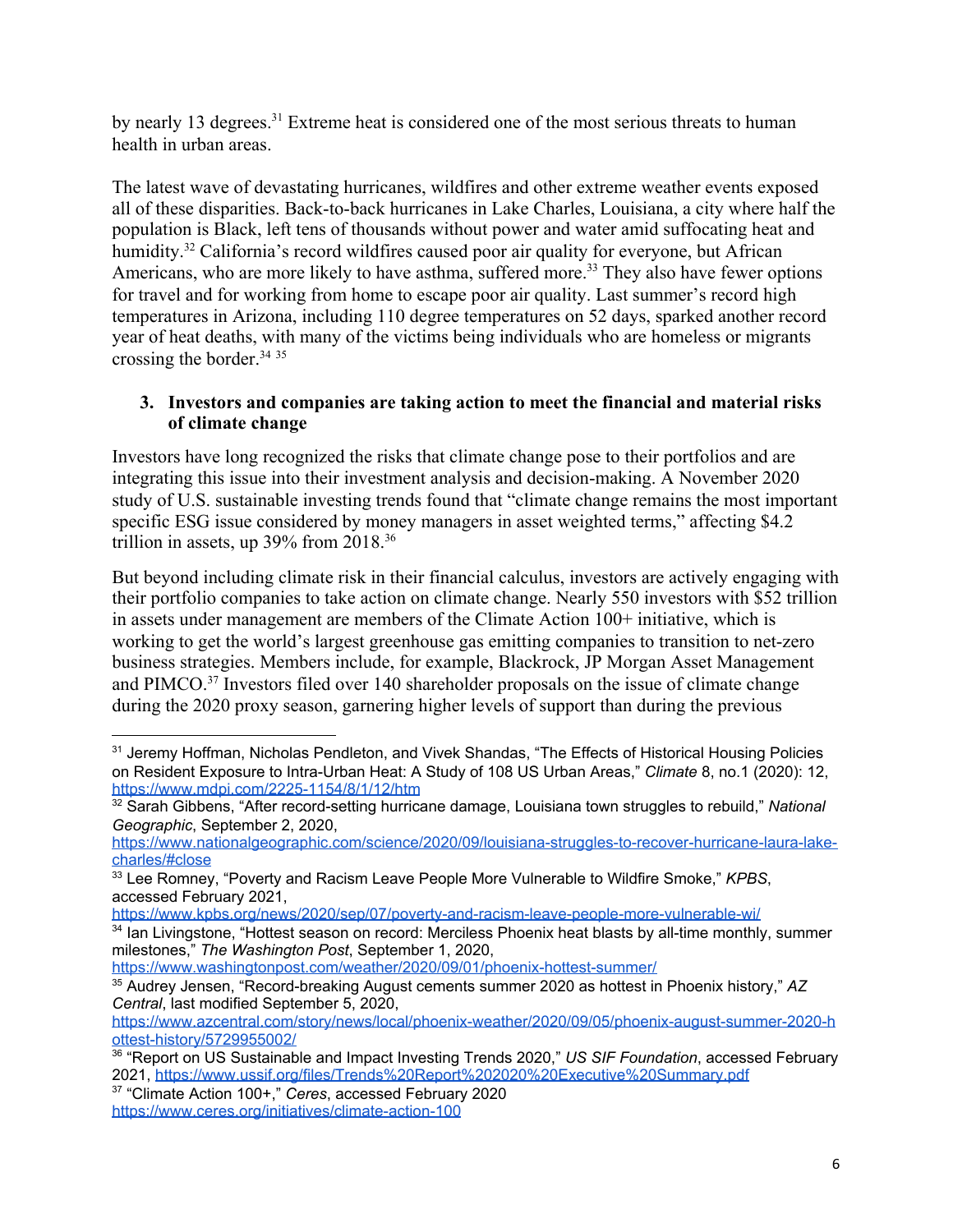season.<sup>38</sup> In July 2020, investors representing \$1 trillion in assets under management called on U.S. financial regulators to recognize and act on the growing systemic risk posed by climate change.<sup>39</sup>

Similarly, companies have recognized the magnitude of climate change impacts on their businesses. As noted earlier, 215 of the world's 500 largest companies found nearly \$1 trillion in reported financial risk from climate change. Over half of the financial risks reported were estimated to be "likely, very likely, or virtually certain to materialize in the short- or medium-term (around five years or earlier)." Around \$250 billion of the risk reported in the survey was linked to asset impairments or write-offs (i.e. stranded assets) due to transition and physical risks.<sup>40</sup> A growing number of companies are starting to take steps to address their climate change risk exposure, including setting science-based emissions reduction targets, formalizing climate change oversight at the board level, and integrating climate change into their risk management. Some companies are also evolving their business models to take advantage of the enormous opportunities associated with the shift to a low-carbon future.<sup>41 42 43</sup>

# **4. Financial regulators are beginning to integrate climate change risks into their roles**

U.S. financial regulators are taking initial steps towards affirming the systemic nature of the climate crisis and integrating this risk into their roles, as a part of their mandate to protect the safety and soundness of financial markets and industries that they supervise.

In its 2020 Financial Stability Report,<sup>44</sup> the Federal Reserve identified climate as a "near-term risk to the financial system that will likely increase financial shocks and financial system vulnerabilities." As noted earlier, an expert committee convened by the Commodity Futures Trading Commission in September 2020 issued a sweeping [climate risk report](https://www.cftc.gov/PressRoom/PressReleases/8234-20) affirming climate change as a financial risk, with broad recommendations for financial regulators.<sup>45</sup> Such action mirrors affirmations from financial regulators globally. A July 2020 Financial Stability Board

<https://www.climateaction100.org/wp-content/uploads/2020/12/CA100-Progress-Report.pdf>

<https://www.fsb.org/wp-content/uploads/P291020-1.pdf>

<sup>38</sup> Rob Berridge, "How climate proposals fared during the 2020 proxy season," *Ceres*, September 12, 2020, <https://www.ceres.org/news-center/blog/how-climate-proposals-fared-during-2020-proxy-season>  $39$  "40 investors with nearly \$1 trillion join other leaders to urge U.S. financial regulators to act on climate change as a systemic financial risk," *Ceres*, July 21, 2020,

[https://www.ceres.org/news-center/press-releases/40-investors-nearly-1-trillion-join-other-leaders-urge-us](https://www.ceres.org/news-center/press-releases/40-investors-nearly-1-trillion-join-other-leaders-urge-us-financial) [-financial](https://www.ceres.org/news-center/press-releases/40-investors-nearly-1-trillion-join-other-leaders-urge-us-financial)

<sup>40</sup> "Major risk or rosy opportunity. Are companies ready for climate change?" *CDP*, accessed February 2021,

[https://www.cdp.net/en/research/global-reports/global-climate-change-report-2018/climate-report-risks-an](https://www.cdp.net/en/research/global-reports/global-climate-change-report-2018/climate-report-risks-and-opportunities) [d-opportunities](https://www.cdp.net/en/research/global-reports/global-climate-change-report-2018/climate-report-risks-and-opportunities)

<sup>41</sup> "Companies Taking Action," *Science Based Targets*, accessed February 2021,

<https://sciencebasedtargets.org/companies-taking-action>

<sup>42</sup> "2020 Progress Report," *Climate Action 100+*, accessed February 2021,

<sup>43</sup> "Task Force on Climate-related Financial Disclosures: 2020 Status Report," *The Task Force on Climate-related Financial Disclosures*, October 2020,

<sup>44</sup> "Financial Stability Report," *Board of Governors of the Federal Reserve System*, November 2020, accessed February 2021

<https://www.federalreserve.gov/publications/files/financial-stability-report-20201109.pdf>

<sup>45</sup> "Managing Climate Risk in the U.S. Financial System," *U.S. CFTC*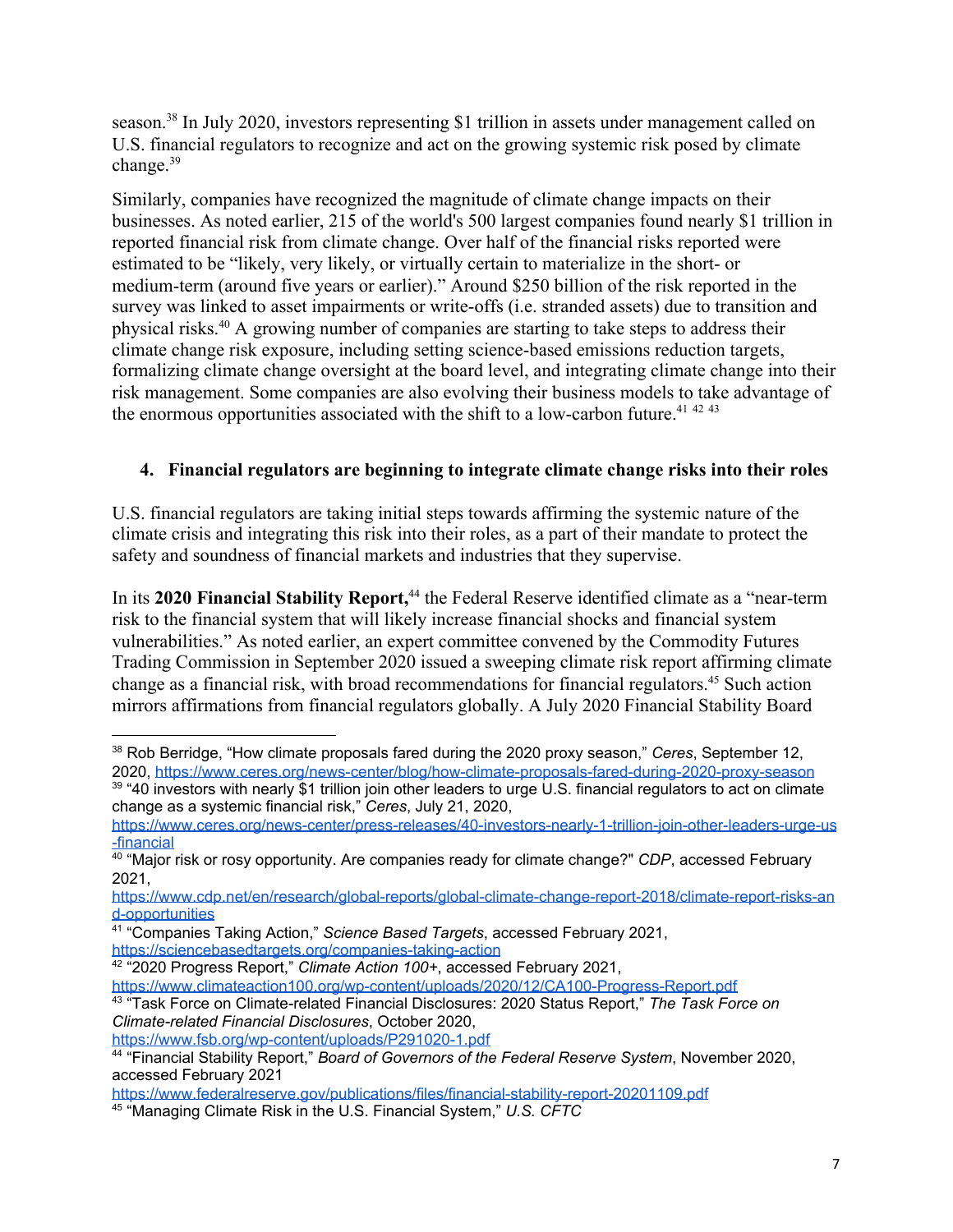survey of 33 financial regulators found that about three-quarters of respondents were considering or were planning to consider climate-related risks as part of their financial stability monitoring.<sup>46</sup>

U.S. financial regulators are also beginning to announce their intention to integrate climate change into their prudential supervision efforts. The Federal Reserve's 2020 Supervision and Regulation Report<sup>47</sup> notes: "Federal Reserve supervisors are responsible for ensuring that supervised institutions operate in a safe and sound manner and can continue to provide financial services to their customers in the face of all types of risks, **including those related to climate change**." The report notes that, "Supervisors **will seek to better understand, measure, and mitigate climate-related financial risks,** including through analysis of transmission channels of climate change risk to the banking sector, measurement methodologies and data gaps and challenges." (emphasis added)

Some state financial regulators are going even further. The New York State Department of Financial Services sent letters last year to financial institutions and insurance companies that are regulated by the department, calling on them to integrate climate change into their governance structures, risk management, and disclosures.<sup>48</sup> It is also planning to issue detailed guidance relating to managing the financial risks from climate change.<sup>49</sup>

## **5. However, informed and smart decision-making on climate change is hampered by inadequate disclosures**

You cannot make good decisions without good information. To truly address climate change risks in financial markets, decision makers first need information on the nature of the risks that markets face. And for this, companies need to provide information on their climate change performance, strategies, and approach. Robust climate change disclosure helps decision-making by issuers, investors, and regulators and has a range of benefits.<sup>50</sup>

https://www.dfs.ny.gov/industry\_guidance/climate\_change#fags-for-the-insurance-industry

<sup>50</sup> CFTC's MRAC report lays out benefits for climate for a range of stakeholders:

 $^{46}$  "Stocktake of Financial Authorities' Experience in Including Physical and Transition Climate Risks as Part of Their Financial Stability Monitoring," *Financial Stability Board*, July 23, 2020, <https://www.fsb.org/wp-content/uploads/P220720.pdf>

<sup>47</sup> "Supervision and Regulation Report," *Board of Governors of the Federal Reserve System*, November 2020, [https://www.federalreserve.gov/publications/files/202011-supervision-and-regulation-report.pdf,](https://www.federalreserve.gov/publications/files/202011-supervision-and-regulation-report.pdf) 26  $^{48}$  "Superintendent Lacewell Announces DFS Expands Efforts to Ensure Financial Services Industry

Manages Financial Risks from Climate Change," *New York Department of Financial Services*, October 29, 2020, [https://www.dfs.ny.gov/reports\\_and\\_publications/press\\_releases/pr202010291](https://www.dfs.ny.gov/reports_and_publications/press_releases/pr202010291)

<sup>49</sup> "Financial Risks from Climate Change," *New York Department of Financial Services*, accessed February 2021,

**For companies**: "the improved ability: (i) to identify, assess, manage, and adapt to the effects of climate change on operations, supply chains and customer demand; (ii) to relay risk and opportunity information to capital providers, investors, derivatives customers and counterparties, markets, and regulators; and, (iii) to learn from competitors about climate-related strategy and risk management best practices." **For investors:** "[they] can better assess a more refined measure of the long-term cost of capital, as well as risks to firms, margins, cash flow and valuations. In addition, investors and society can gain greater assurance that issuers take these risks seriously. In the absence of robust disclosure, market participants may presume that a company is unprepared for climate-related risks, especially at a time of heightened volatility, such as during an extreme climate-attributed event. Ultimately, a lack of disclosure could also affect market confidence in management, valuation multiples and the cost of capital."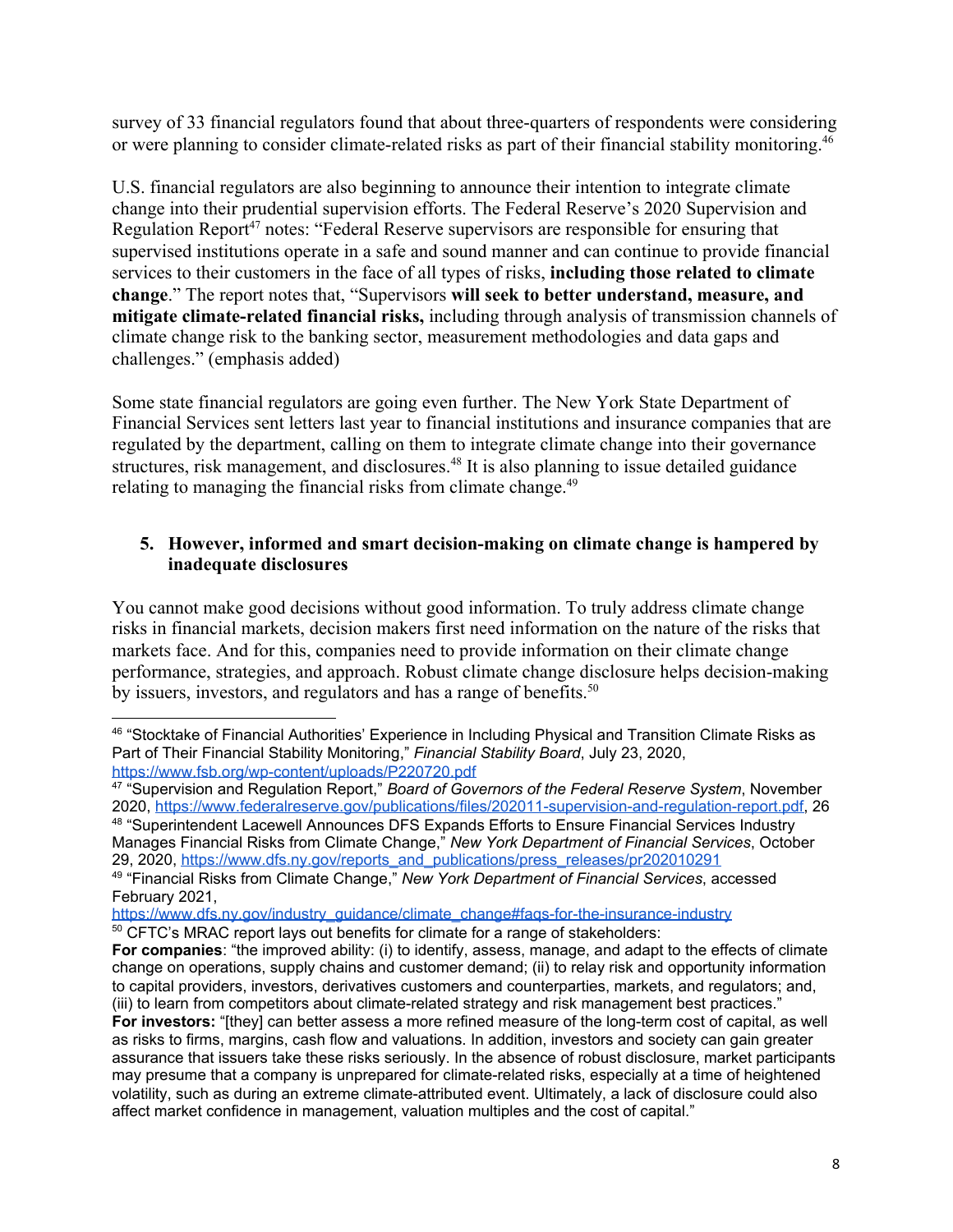The **Federal Reserve** acknowledged the importance of disclosure in its *Financial Stability Report*, noting that "increased transparency through improved measurement and disclosure could improve the pricing of climate risks, such as an increase in the frequency and severity of extreme weather events, thereby reducing the probability of sudden changes in asset prices." <sup>51</sup>

The current voluntary approach to disclosure is not providing the comprehensive, decision-useful information the market needs. The volume of climate change disclosures has grown, demonstrating the widespread recognition of the materiality of climate-related risk, and precipitated in part by pioneering work done by groups like the Global Reporting Initiative (GRI), the Sustainability Accounting Standards Board (SASB), Carbon Disclosure Project (CDP) and others. Some 9,526 companies disclosed information on climate issues in response to the CDP questionnaire in 2020, compared to over 200 respondents in 2003.<sup>52</sup> Yet, important stakeholders are still not getting the quality information that they need to effectively integrate climate change risks into their investment process. A 2020 survey of nearly 3,000 investment professionals found that 40% of investment professionals factor climate risks into decision-making, but about half said that they currently lack climate-related disclosures that they need<sup>53</sup>

Similar trends can be seen in climate change disclosures in regulatory filings. A report by the Hutchins Center on Fiscal and Monetary Policy at the Brookings Institution found that the number of Russell 3000 companies mentioning anything related to climate change (or related terms) in SEC 10-K filings increased by 78% between 2009 and 2020.<sup>54</sup> However, the largest volumes of information are skewed heavily toward a few industries (including e.g., electric utilities, oil and gas, and mining) and are focused narrowly on transition risks.<sup>55</sup> By contrast, there is much less disclosure around the physical risks of climate change.

This month, Federal Reserve Governor Lael Brainard aptly summarized the core of the problem: "Current voluntary disclosure practices are an important first step, but they are prone to variable quality, incompleteness, and a lack of actionable data."<sup>56</sup>

**For regulators and governments:** "By building on the firm-level disclosures provided by issuers, U.S. financial regulators would be better able to understand the impacts of climate change on financial markets. This greater understanding would allow them to issue relevant guidance or regulation needed to improve the resilience of financial markets in the face of this risk and uncertainty. By the same token, state and local governments—and community members themselves—would be better able to understand how companies in their localities are preparing for climate risks and opportunities that could impact the local economy, labor force, and tax base." CFTC, *Managing Climate Risk In The U.S. Financial System* at P. 87-88.

51 "Financial Stability Report," *Federal Reserve*,

<https://www.federalreserve.gov/publications/files/financial-stability-report-20201109.pdf> 52 "The A List 2020," *CDP*, accessed February 2021,

<https://www.cdp.net/en/companies/companies-scores>

53 "Climate Change Analysis in the Investment Process," *CFA Institute*, September 2020, <https://www.cfainstitute.org/-/media/documents/article/industry-research/climate-change-analyis.ashx>

<sup>54</sup> David Victor, et al., "Flying Blind: What Do Investors Really Know About Climate Change Risks in the U.S. Equity and Municipal Debt Markets?" *The Hutchins Center on Fiscal and Monetary Policy at Brookings*, September 2020,

[https://www.brookings.edu/wp-content/uploads/2020/09/WP67\\_Victor-et-al.pdf](https://www.brookings.edu/wp-content/uploads/2020/09/WP67_Victor-et-al.pdf)  $55$  Ibid

 $56$  "The Role of Financial Institutions in Tackling the Challenges of Climate Change, Remarks by Lael Brainard," *Bank for International Settlements*, February 18, 2021, <https://www.bis.org/review/r210218a.pdf>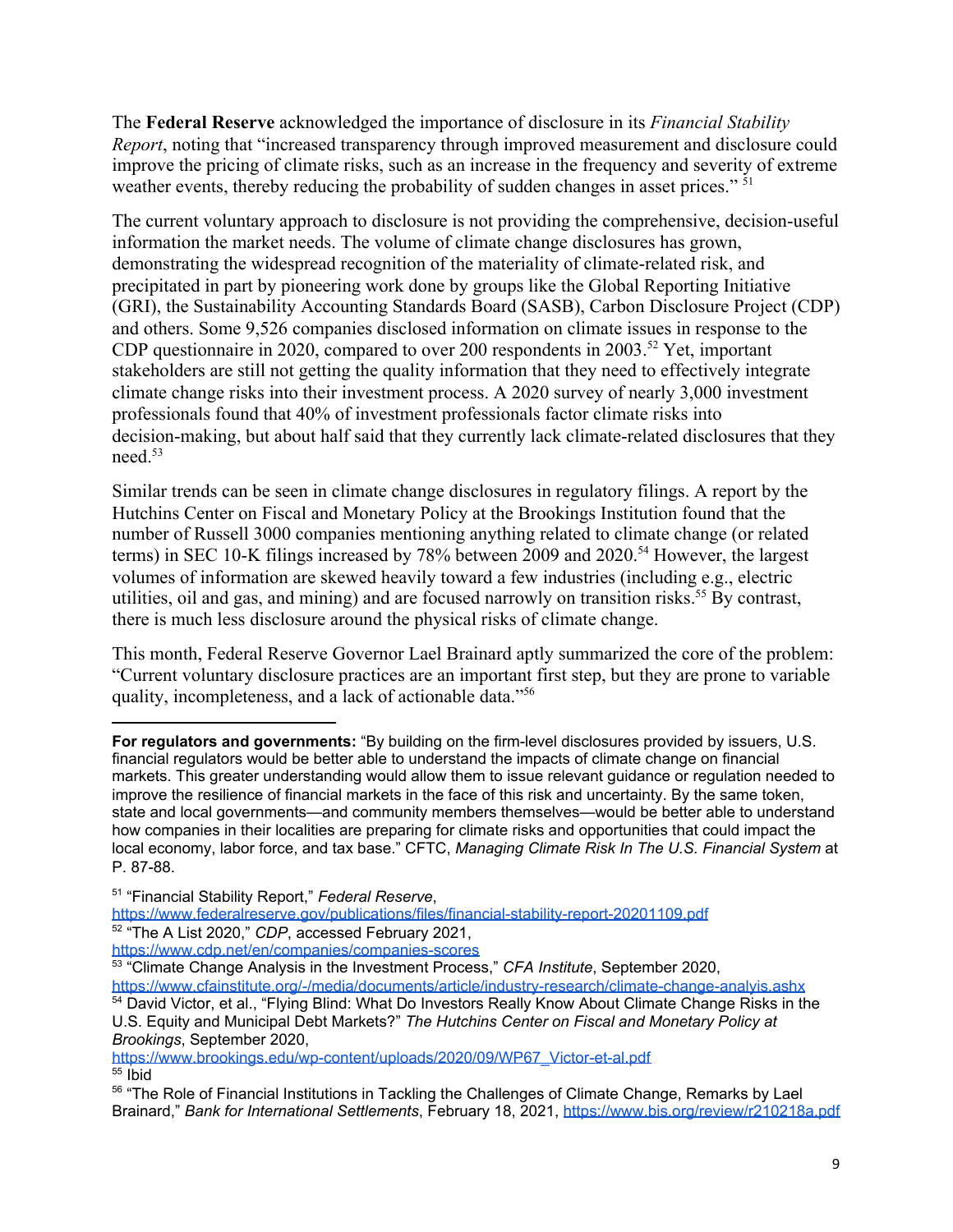CDP has documented these three challenges by assessing the climate disclosure it facilitates from  $5,500$  companies<sup>57</sup> in over 90 countries. Some key highlights:

- *a. Disclosures are of insufficient quality and inconsistent*
	- i. There is "[c]ommonplace usage of boilerplate disclosures" and this "feeds the discloser's desire to present the company in the best light possible, leading to irrelevant and/or non-material disclosures."
	- ii. The "range of available reporting practices cloud[s] comparability between companies as well as year-on-year comparisons."
	- iii. Data disclosers and users can "cherry-pick" information to "prove preconceptions and support self-fulfilling analyses."<sup>58</sup>
- *b. Disclosures are incomplete*
	- i. "Despite the benefits, companies can currently avoid public disclosure in many countries because it is not mandated."<sup>59</sup>
- **c.** *Disclosures are not investment grade, not actionable***.** Despite clear investor demand, disclosures are failing to:
	- i. Show alignment with the low-carbon transition:"Companies lagging behind are often dismissive about the significance of their climate risks, often by focusing on the very short-term impact of those risks in order to downplay them. In both cases they fail to disclose relevant information about their risk assessment, risk management practices and risk mitigation, which are fundamental components for an effective transition to a low-carbon economy."<sup>60</sup>

A 2018 Ceres analysis of the ESG disclosures of large global companies found similar issues. While most of these companies were starting to use ESG disclosure standards in their reporting, the rigor of application varied, resulting in inconsistent disclosures. Most companies did not provide detailed disclosures on topics that were of interest to investors, such as board oversight of ESG and assessing the materiality of ESG topics. Finally, most companies did not externally verify their ESG disclosures.<sup>61</sup>

[https://b8f65cb373b1b7b15feb-c70d8ead6ced550b4d987d7c03fcdd1d.ssl.cf3.rackcdn.com/comfy/cms/file](https://b8f65cb373b1b7b15feb-c70d8ead6ced550b4d987d7c03fcdd1d.ssl.cf3.rackcdn.com/comfy/cms/files/files/000/000/784/original/Pitfalls-of-Climate-Related-Disclosure.pdf) [s/files/000/000/784/original/Pitfalls-of-Climate-Related-Disclosure.pdf](https://b8f65cb373b1b7b15feb-c70d8ead6ced550b4d987d7c03fcdd1d.ssl.cf3.rackcdn.com/comfy/cms/files/files/000/000/784/original/Pitfalls-of-Climate-Related-Disclosure.pdf)

<sup>59</sup> Faria, Rooke, and Madsen, *Pitfalls of Climate-Related Disclosures*  $60$  Ibid

<sup>57</sup> CDP is an international NGO supporting disclosure of environmental information for the private and public sector. It "requests information on climate risks and low carbon opportunities from the world's largest companies on behalf of over 590 institutional investor signatories with a combined US\$110 trillion in assets and 150+ major purchasers with over US\$4 trillion in procurement spend." <https://www.cdp.net/en/climate>

<sup>58</sup> Pedro Faria, Tony Rooke, and Esben Madsen "Pitfalls Of Climate-related Disclosures," *CDP*, accessed February 2021,

<sup>61 &</sup>quot;Disclose What Matters: Bridging the Gap Between Investor Needs and Company Disclosures on Sustainability," *Ceres*, August 15, 2018,

[https://www.ceres.org/resources/reports/disclose-what-matters-bridging-gap-between-investor-needs-and](https://www.ceres.org/resources/reports/disclose-what-matters-bridging-gap-between-investor-needs-and-company-disclosures) [-company-disclosures](https://www.ceres.org/resources/reports/disclose-what-matters-bridging-gap-between-investor-needs-and-company-disclosures)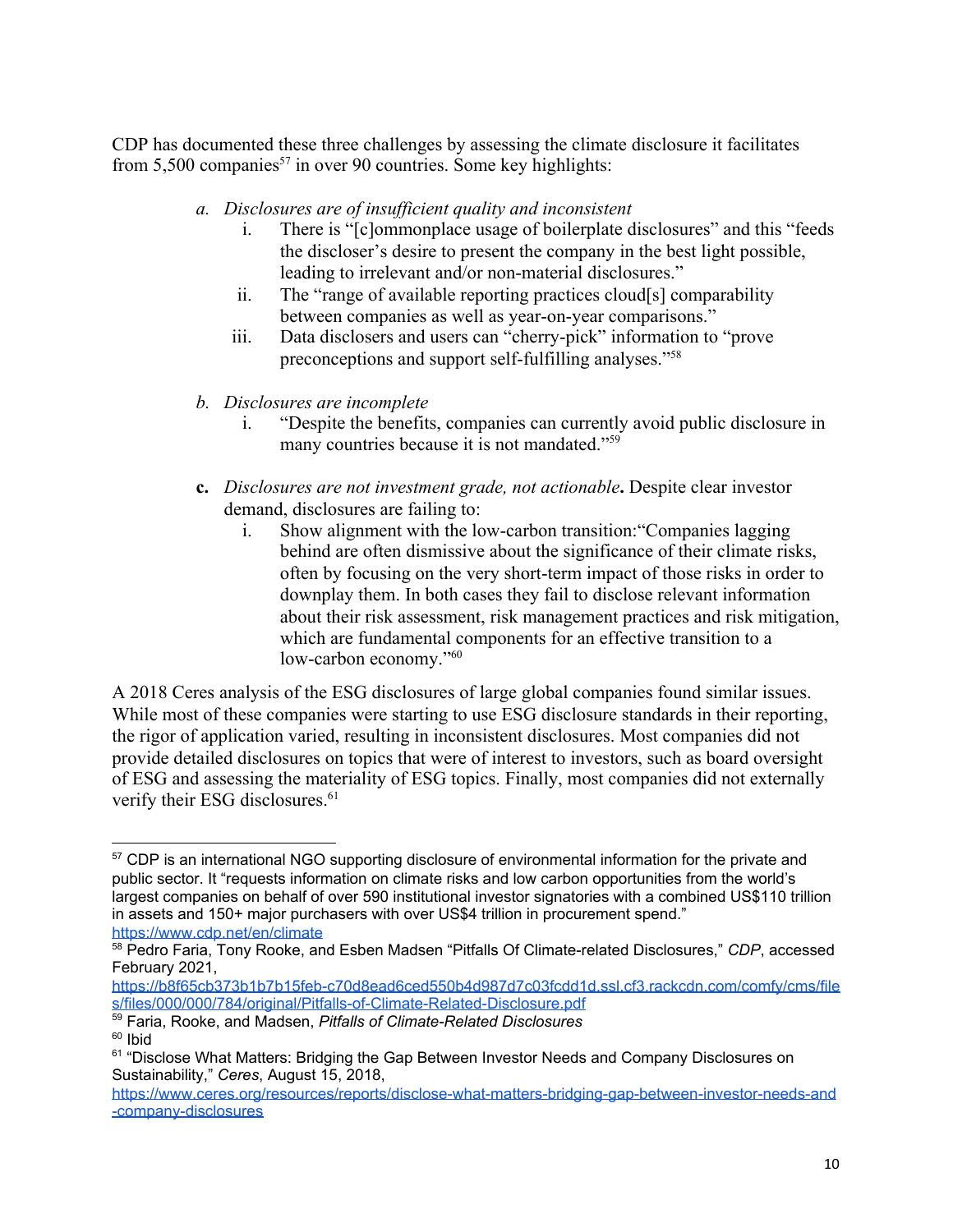#### **6. Existing guidance on climate risk disclosure has not been effectively enforced**

Over ten years ago, the SEC released Interpretive Guidance explaining to listed entities how its existing disclosure rules may "require a company to disclose the impact that business or legal developments related to climate change may have on its business." According to the SEC, this guidance covers "a company's risk factors, business description, legal proceedings, and management discussion and analysis."<sup>62</sup>

Ceres is supportive of the Guidance, but it is not being consistently followed by issuers and SEC enforcement has been woefully inadequate.<sup>63</sup> Ceres has reviewed hundreds of 10-K filings in recent years and found that, in general, most registrants do not "clearly state the risk" nor clearly describe how material climate risks specifically impact their company. SASB's Climate Risk Technical Bulletin found that, among annual corporate filings assessed across all sectors, a majority of the climate risk disclosure is non-specific boilerplate language, with physical risks most frequently described in generic terms.<sup>64</sup>

On a few occasions over the past five years, the SEC has provided comment letters to registrants reinforcing the requirements laid out in the Interpretive Guidance. For example, the SEC commented on a case where risks were deemed "high" in a registrant's CDP response but not reflected in its 10-K filing.<sup>65</sup> However, the SEC has only provided such comments on rare occasions.<sup>66</sup>

Until robust climate risk disclosure rules are in place, the SEC should actively enforce its 2010 Interpretive Guidance on climate change risk.

## **7. Investors, policy makers and financial regulators are calling for climate change disclosure rules to meet their needs, and some are already taking action**

Recognizing the need for more actionable climate change disclosures at scale, investors and, recently, financial regulators have called for the establishment of climate change disclosure rules.

Investors and the public submitted more than 26,500 comments in response to the 2016 SEC Concept Release about revamping its corporate disclosure framework. These comments

 $e^{32}$  "SEC Issues Interpretive Guidance on Disclosure Related to Business or Legal Developments Regarding Climate Change," *Securities and Exchange Commission*, January 27, 2010, <https://www.sec.gov/news/press/2010/2010-15.htm>

 $63$  The guidance calls for disclosure of material climate-related risk factors, following Item 503(c) of Regulation S-K, in which the registrant should "clearly state the risk and specify how the particular risk affects the particular registrant," disclosing risks that are not generic or "could apply to any issuer or any offering."

<sup>64</sup> "Climate Risk - Technical Bulletin," *Sustainability Accounting Standards Board*

<sup>&</sup>lt;sup>65</sup> Roger Schwall, "Letter to Anadarko Petroleum Company", September 16, 2016, accessed February 2021 <https://www.sec.gov/Archives/edgar/data/0000773910/000000000016093302/filename1.pdf>

<sup>&</sup>lt;sup>66</sup> Our review using the SEC's EDGAR database found a total of six SEC comment letters that mentioned climate change in the past four years. While better implementation of the guidance through comment letters would be helpful to investors and issuers, the lack of comparable, consistent, and material climate risk disclosure means it is time for the SEC to begin rulemaking on this matter.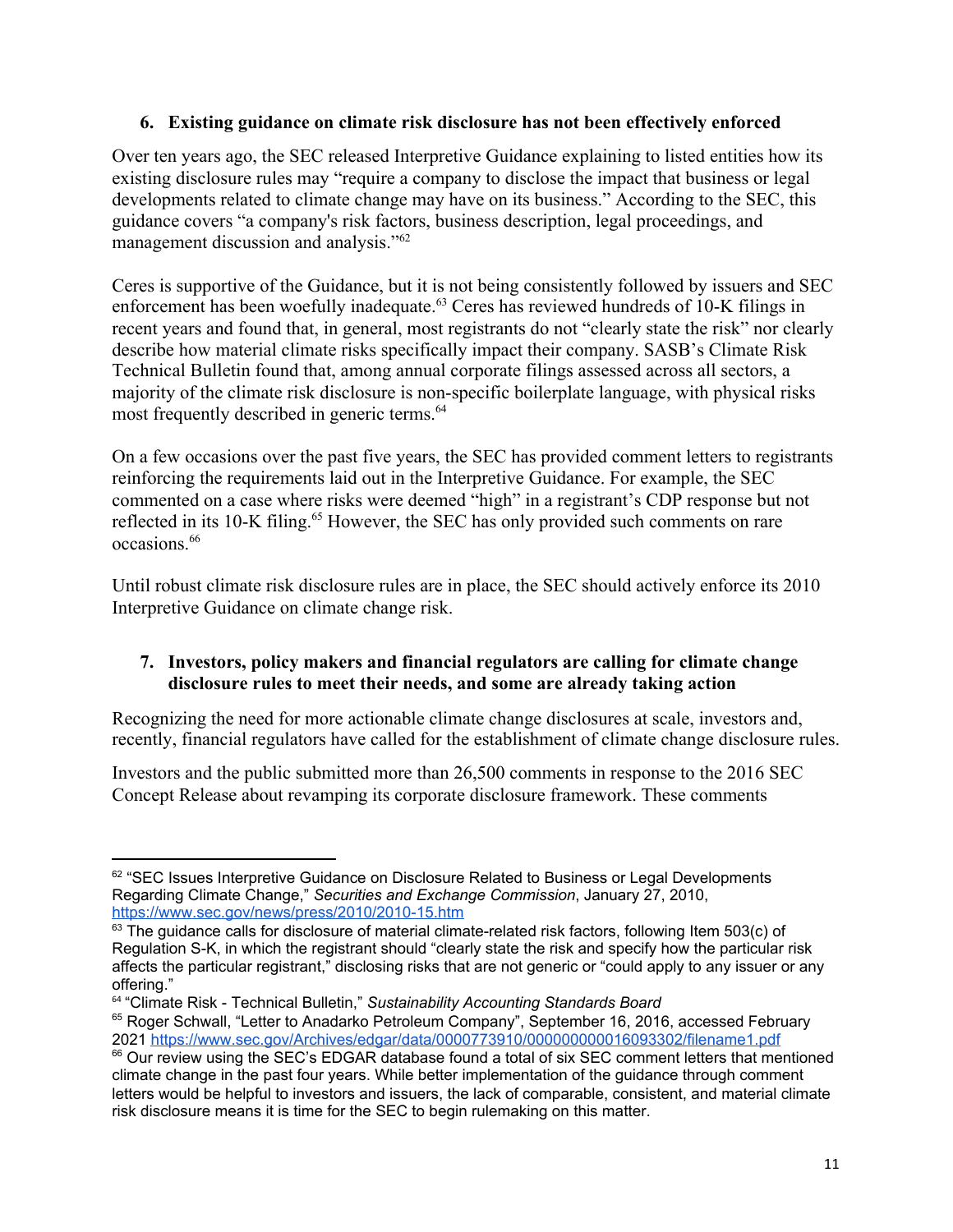overwhelmingly supported SEC action to achieve stronger ESG and climate risk disclosures.<sup>67</sup> In 2018, Ceres, along with 12 securities law experts and investors representing \$5 trillion in assets, filed a petition to the SEC calling for rulemaking on ESG disclosure.<sup>68</sup> In December 2019, 631 investors managing over U.S. \$37 trillion signed the Global Investor Statement to Governments on Climate Change, which called on governments worldwide to improve climate risk disclosure in alignment with the TCFD's recommendations.<sup>69</sup>

Such action is supported by policy makers. In June 2020, the House Select Committee on the Climate Crisis released a majority staff report that analyzed the state of climate change disclosure and recommended that Congress "pass legislation to require public companies to report climate risks in their financial disclosures to the SEC. Congress should direct the SEC to update its guidance to provide clear and enforceable triggers for disclosure of climate-related physical, transition, and liability risks."<sup>70</sup> This call to action was supported by the Senate Special Committee on the Climate Crisis, which noted: "the SEC should issue updated rules demanding companies disclose climate risks, and take enforcement actions against companies that fail to do  $\mathrm{SO}$ ."71

The CFTC report *Managing Climate Risk in the U.S. Financial System* includes a chapter devoted to climate risk disclosure that examines the state of disclosure, legal authorities, global developments, and the case for regulatory action.<sup>72</sup> It includes 12 recommendations covering several areas of the SEC's work: disclosure, accounting standards, and municipal securities. Regarding climate risk disclosure, the report states:

- "A mandatory, standardized disclosure framework for material climate risks, including guidance about what should be disclosed that is closely aligned with developing international consensus, would improve the utility and cost-effectiveness of disclosures."
- "Regulators should also consider rulemaking, where relevant, and ensure implementation of the [2010] Guidance."

Federal Reserve Board Governor Brainard voiced support for mandatory disclosure as a complement to the supervision work of other financial regulators:

"Current voluntary disclosure practices are an important first step, but they are prone to variable quality, incompleteness, and a lack of actionable data. **Ultimately, moving toward standardized, reliable, and mandatory disclosures could provide better access to the data required to appropriately manage risks."**<sup>73</sup>

<sup>&</sup>lt;sup>67</sup> Andy Green and Andrew Schwartz, "Letter to SEC re: proposed rule to modernize property disclosure for mining registrants," October 25, 2018,

<https://www.sec.gov/comments/s7-10-16/s71016-4566028-176216.pdf>, 14

<sup>&</sup>lt;sup>68</sup> Cynthia A. Williams, et. al., "Letter to SEC requesting rulemaking on ESG disclosure," October 1, 2018, <https://www.sec.gov/rules/petitions/2018/petn4-730.pdf>

<sup>69</sup> "Policy Advocacy*,*" *The Investor Agenda*, accessed November 20, 2020, <https://theinvestoragenda.org/focus-areas/policy-advocacy/>

<sup>70</sup> "Solving the Climate Crisis," *House Select Committee on the Climate Crisis*, June 30, 2020. <https://climatecrisis.house.gov/report>

<sup>71</sup> "The Case for Climate Action," *Senate Democrats' Special Committee on the Climate Crisis*, August 25, 2020. <https://www.democrats.senate.gov/climate>

<sup>72</sup> "Managing Climate Risk in the U.S. Financial System," *U.S. CFTC*

<sup>73</sup> "The Role of Financial Institutions in Tackling the Challenges of Climate Change," *Bank for International Settlements*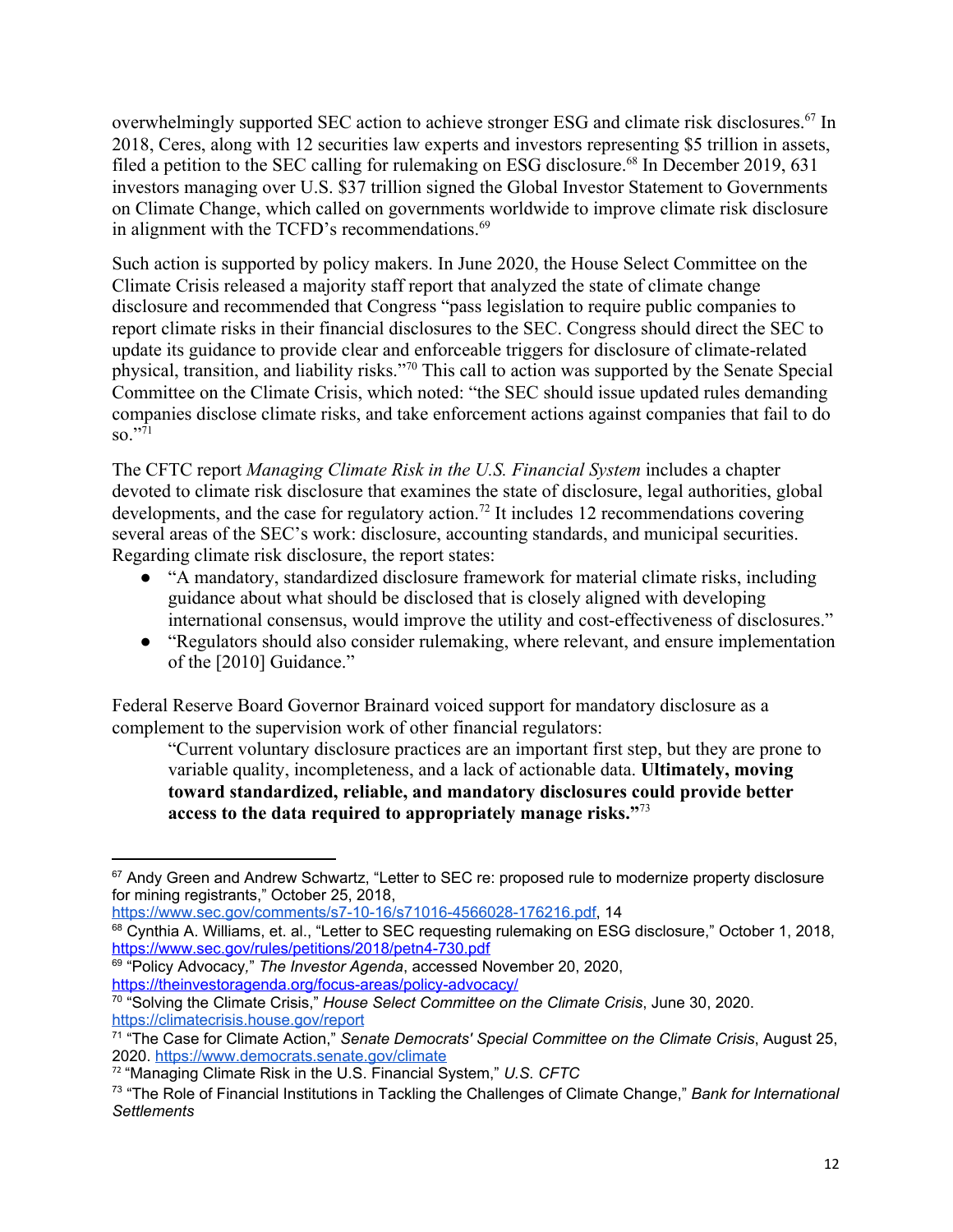Some state financial regulators already require some climate change disclosure for companies they supervise. State insurance commissioners from California, Connecticut, Minnesota, New Mexico, New York, and Washington administer an annual climate change disclosure survey to insurance companies writing more than \$100 million per year in premiums nationally. In September 2020, the Superintendent of the New York Department of Financial Services laid out an expectation that insurance companies operating in New York State and state regulated financial institutions would develop their approaches to climate change risk management and disclosure in a process informed by the TCFD framework $74.75$ .

#### **8. Legislation calling for climate change disclosure rules is needed to precipitate actionable disclosure in the short term**

While the SEC has the authority to issue climate change disclosure rules as a part of its existing mandate, legislation has the potential to compel the needed actionable disclosure at the scale and in a timeframe that matches the urgency of the climate crisis. This is why we are encouraged by legislation such as the "Climate Risk Disclosure Act" whose discussion draft is being considered by the committee.<sup>76</sup>

The legislation acknowledges the financial stability risks of climate change and calls on the SEC to issue rules that require companies to report on their climate change risk management strategies in their annual reports.

The legislation was designed to meet the needs of companies, investors and regulators by ensuring disclosure of comparable, consistent information consistent with the framework of the Task Force on Climate-related Financial Disclosures (TCFD). In particular, the legislation calls on companies to (i) identify and evaluate the physical and transition risks posed by climate change to the issuer, (ii) describe governance processes to address these risks, (iii) describe actions to mitigate the risks, (iv) describe the resiliency of the issuer's business strategies under a range of scenarios, and (v) describe how climate change is integrated into risk management.

The TCFD was created by the Financial Stability Board to develop recommendations for more effective climate-related disclosures that "enable stakeholders to understand better the concentrations of carbon-related assets in the financial sector and the financial system's exposures to climate-related risks." The TCFD recommendations call for disclosures on

<sup>74</sup> "During NY Climate Week, DFS Superintendent Announces Actions Bolstering DFS' Commitment to Addressing Climate-related Financial Risks,'' *New York State Department of Financial Services*, September 22, 2020,

[https://www.dfs.ny.gov/reports\\_and\\_publications/press\\_releases/pr202009221#:~:text=TCFD%20is%20a](https://www.dfs.ny.gov/reports_and_publications/press_releases/pr202009221#:~:text=TCFD%20is%20a%20framework%20widely,examination%20process%20starting%20in%202021) [%20framework%20widely,examination%20process%20starting%20in%202021](https://www.dfs.ny.gov/reports_and_publications/press_releases/pr202009221#:~:text=TCFD%20is%20a%20framework%20widely,examination%20process%20starting%20in%202021)

<sup>75</sup> "Industry Letter on Climate Change and Financial Risks," *New York State Department of Financial Services*, October 29, 2020,

[https://www.dfs.ny.gov/industry\\_guidance/industry\\_letters/il20201029\\_climate\\_change\\_financial\\_risks](https://www.dfs.ny.gov/industry_guidance/industry_letters/il20201029_climate_change_financial_risks)  $76$  Ceres supported the bill in the last Congress in testimony before this committee. See "Written Hearing" Testimony of Mindy S. Lubber, Chief Executive Officer and President, Ceres for Hearing 'Building a Sustainable and Competitive Economy: An Examination of Proposals to Improve Environmental, Social and Governance Disclosures' Comments on the Climate Risk Disclosure Act of 2019." July 10, 2019. <https://financialservices.house.gov/uploadedfiles/hhrg-116-ba16-wstate-lubberm-20190710.pdf>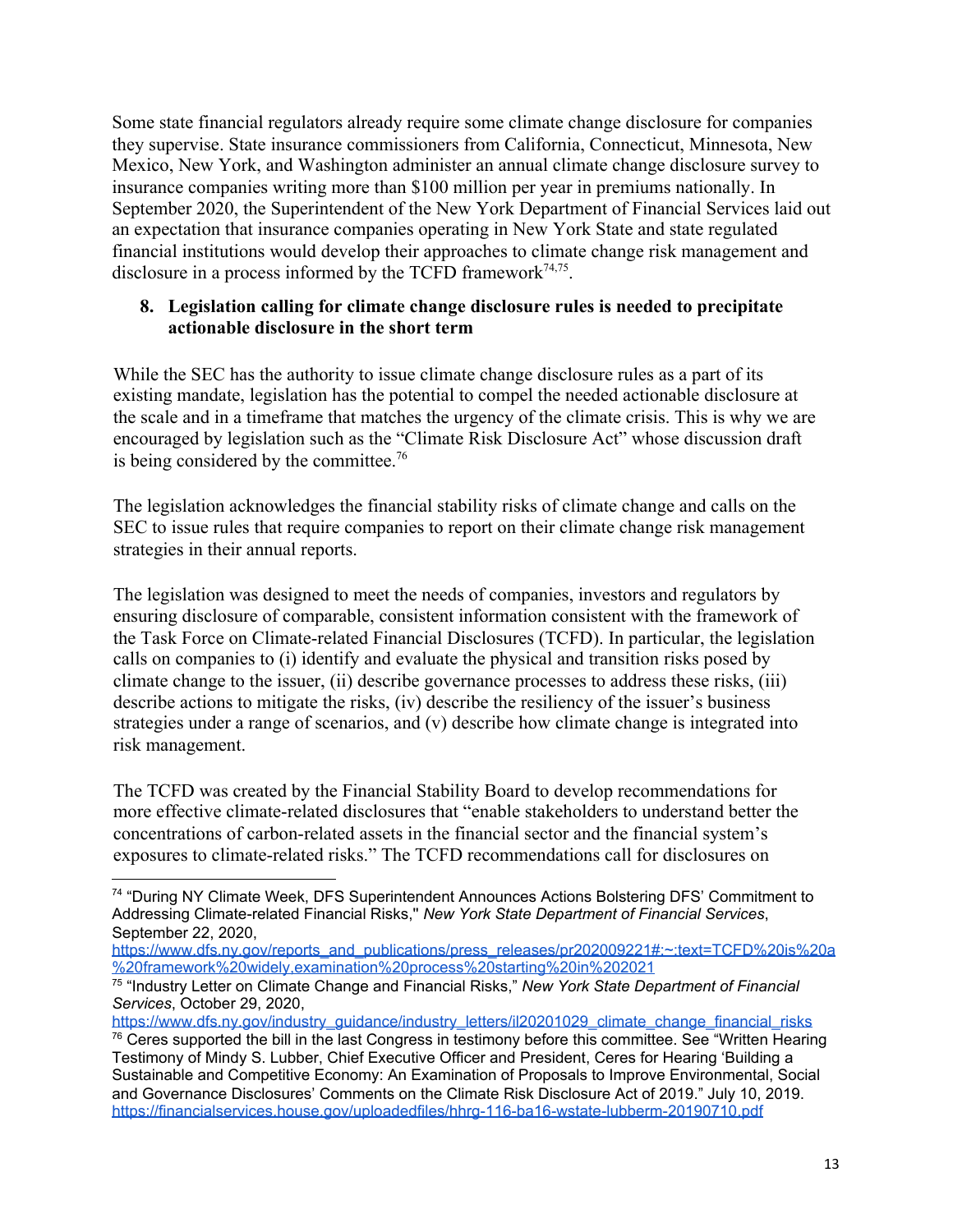governance, risk management, goals and targets, and performance, topics that have specifically been identified by financial market stakeholders as being most relevant for decision-useful climate risk disclosure.

Since the release of the recommendations in 2017, the TCFD has garnered strong support from investors, companies, and governments worldwide. It is strongly supported by major investors and companies, including 1,340 organizations with a \$12.6 trillion market capitalization and financial institutions responsible for assets of \$150 trillion. These include 340 investors with approximately \$34 trillion in assets under management.<sup>77</sup> Global financial regulators, including New Zealand, the U.K, and Switzerland, are already starting to integrate the TCFD into their financial disclosure rules.<sup>78</sup> <sup>79</sup> <sup>80</sup>

We applaud the legislation's efforts to identify specific metrics that will lead to standardized and comparable disclosures, creating efficiencies for companies and investors alike. Additionally, the bill calls on the SEC to establish climate disclosure metrics specialized for specific sectors, including finance, insurance, transportation, electric power, and non-renewable energy. This means that companies within an industry sector can present a more tailored perspective. As noted in Ms. Lubber's testimony, investors have been increasingly focused on helping to develop and encourage the use of industry-specific metrics, such as those developed by the Sustainability Accounting Standards Board, which help them better evaluate how climate risk presents different types of risks to different industries.<sup>81</sup> In addition, the focus on these industries make sense, as they face the most significant risks and opportunities related to climate change.

We applaud that the bill encourages companies to conduct scenario analyses to test the resilience of their business strategies under a range of climate change models. Requiring such analysis will ensure that companies test the resilience of their business models in the face of climate risks, and generate the inputs needed to drive strategic decision making. The bill also calls on the SEC to specify requirements and disclosures on how such analyses will be conducted. This will allow

<sup>77</sup> "Supporters," *Task Force on Climate-related Financial Disclosures*, accessed February 2021, <https://www.fsb-tcfd.org/tcfd-supporters/>

<sup>78</sup> "Mandatory climate-related financial disclosures," *Ministry for the Environment*, accessed February 2021,

[https://www.mfe.govt.nz/climate-change/climate-change-and-government/mandatory-climate-related-finan](https://www.mfe.govt.nz/climate-change/climate-change-and-government/mandatory-climate-related-financial-disclosures) [cial-disclosures](https://www.mfe.govt.nz/climate-change/climate-change-and-government/mandatory-climate-related-financial-disclosures)

<sup>&</sup>lt;sup>79</sup> Dieter Holger and Emese Bartha, "U.K Requires Companies to Report on Climate Change by 2025, November 9, 2020,

[https://www.wsj.com/articles/u-k-requires-companies-to-report-on-climate-change-by-2025-11604964183](https://www.wsj.com/articles/u-k-requires-companies-to-report-on-climate-change-by-2025-11604964183#:~:text=The%20U.K.%20said%20that%20companies,curb%20their%20greenhouse%20gas%20emissions) [#:~:text=The%20U.K.%20said%20that%20companies,curb%20their%20greenhouse%20gas%20emissio](https://www.wsj.com/articles/u-k-requires-companies-to-report-on-climate-change-by-2025-11604964183#:~:text=The%20U.K.%20said%20that%20companies,curb%20their%20greenhouse%20gas%20emissions) [ns](https://www.wsj.com/articles/u-k-requires-companies-to-report-on-climate-change-by-2025-11604964183#:~:text=The%20U.K.%20said%20that%20companies,curb%20their%20greenhouse%20gas%20emissions).

<sup>80</sup> "Switzerland promotes transparency on climate-related financial risks," *Federal Department of Finance*, accessed February 2021,

<https://www.admin.ch/gov/en/start/documentation/media-releases.msg-id-81924.html>

<sup>81</sup> *Building a Sustainable and Competitive Economy: An Examination of Proposals to Improve Environmental, Social and Governance Disclosures before the Subcommittee on Investor Protection, Entrepreneurship and Capital Markets,* (2019) (statement of Mindy Lubber, Ceres Chief Executive Officer & President)

[https://www.congress.gov/116/meeting/house/109770/witnesses/HHRG-116-BA16-Wstate-LubberM-2019](https://www.congress.gov/116/meeting/house/109770/witnesses/HHRG-116-BA16-Wstate-LubberM-20190710.pdf) [0710.pdf](https://www.congress.gov/116/meeting/house/109770/witnesses/HHRG-116-BA16-Wstate-LubberM-20190710.pdf)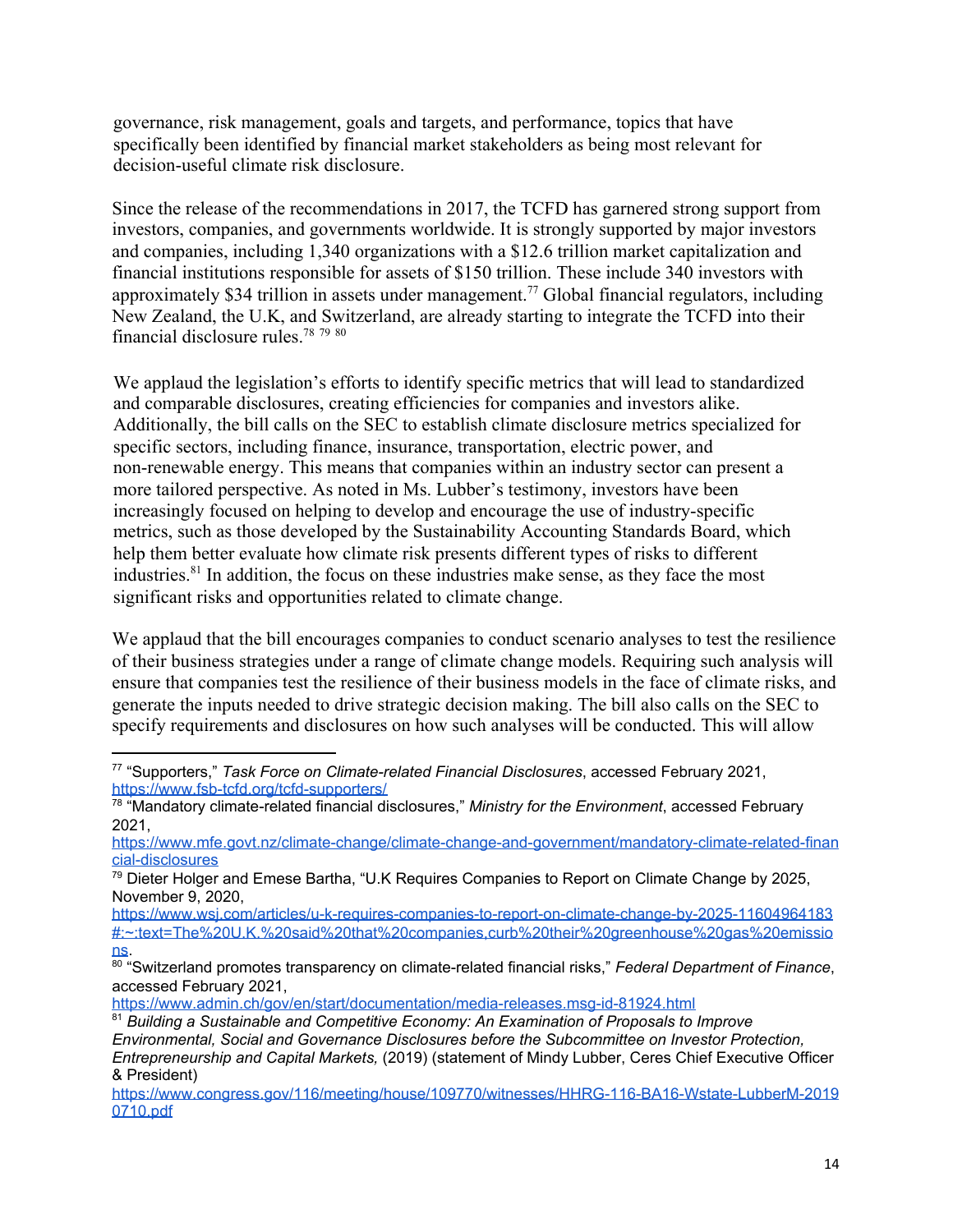for the analyses that are conducted to meet a minimum threshold for robustness and scope, as well as generate the needed context to allow investors, regulators, and other stakeholders to evaluate the resulting disclosures appropriately. It would also allow for reporting on such analysis to be comparable.

#### **9. Efforts to address climate change risk should integrate in the compounding effects of systemic racism and be built on robust disclosure**

As noted in Sec. 2, decades of systemic racism and the resultant wealth and socio-economic disparities has led to medium income communities and communities of color being disproportionately impacted by climate change. As companies, investors, and financial regulators begin to address climate change risks, the solutions they develop should integrate in the needs of these vulnerable communities and principles of environmental justice. Informed and thoughtful decision-making towards this end should be built on a foundation of better disclosure on the intersections between climate change and racism.

Over the past months, we have seen a number of regional banks in the Federal Reserve System host conferences and issue statements examining the role that they could play in addressing systemic racism as a part of their focus on financial market stability. A number of groups, including Ceres, have identified that the Community Reinvestment Act process could be modernized to allow for the needed integration between climate change and disproportionate impacts on vulnerable communities. As a part of this discussion, Ceres has called on the Federal Reserve to direct financial institutions applying for CRA credit to collect community level climate resilience data focused on vulnerable communities.<sup>82</sup> Such data would allow the Federal Reserve to better evaluate impacts of climate resilience projects on vulnerable communities.

Financial regulators, including the SEC, could follow a similar approach and develop indicators on climate change impacts on vulnerable populations, which could be integrated into rulemaking on climate change disclosure related to their mandates. Such indicators should be developed in consultation with expert stakeholders, including groups working on environmental justice, systemic racism, and public health. Indicators developed should result in disclosures that could inform risk related decision-making and drive solutions from financial market stakeholders at all levels, including regulators, investors, and companies.

# **10. Conclusion**

Climate is a systemic risk. Its impact is already being felt throughout our financial markets, the nationwide systems that are the bedrock of our economic prosperity and vulnerable communities. Companies, investors and financial regulators are starting to take action to address climate change risks but are hampered by inadequate disclosures. Given the urgency of the necessary decisions to address climate change, we need robust and actionable information on climate change and we need it now.

<sup>82</sup> Steven Rothstein and Monica Barros, "Letter to the Federal Reserve System Board of Governors in response to Request for Comment on Board of Governors Advance Notice of Proposed Rulemaking: Community Reinvestment act; Docket ID: No.R-1723: RIN 7100-AF94," February 26, 2021, [https://ceres.my.salesforce.com/sfc/p/A0000000ZqYY/a/1H0000008os8/\\_jkGKYaknCaRSFCRLmRGvyzJ](https://ceres.my.salesforce.com/sfc/p/A0000000ZqYY/a/1H0000008os8/_jkGKYaknCaRSFCRLmRGvyzJoxKdnRQliPfvqVGeims) [oxKdnRQliPfvqVGeims](https://ceres.my.salesforce.com/sfc/p/A0000000ZqYY/a/1H0000008os8/_jkGKYaknCaRSFCRLmRGvyzJoxKdnRQliPfvqVGeims)